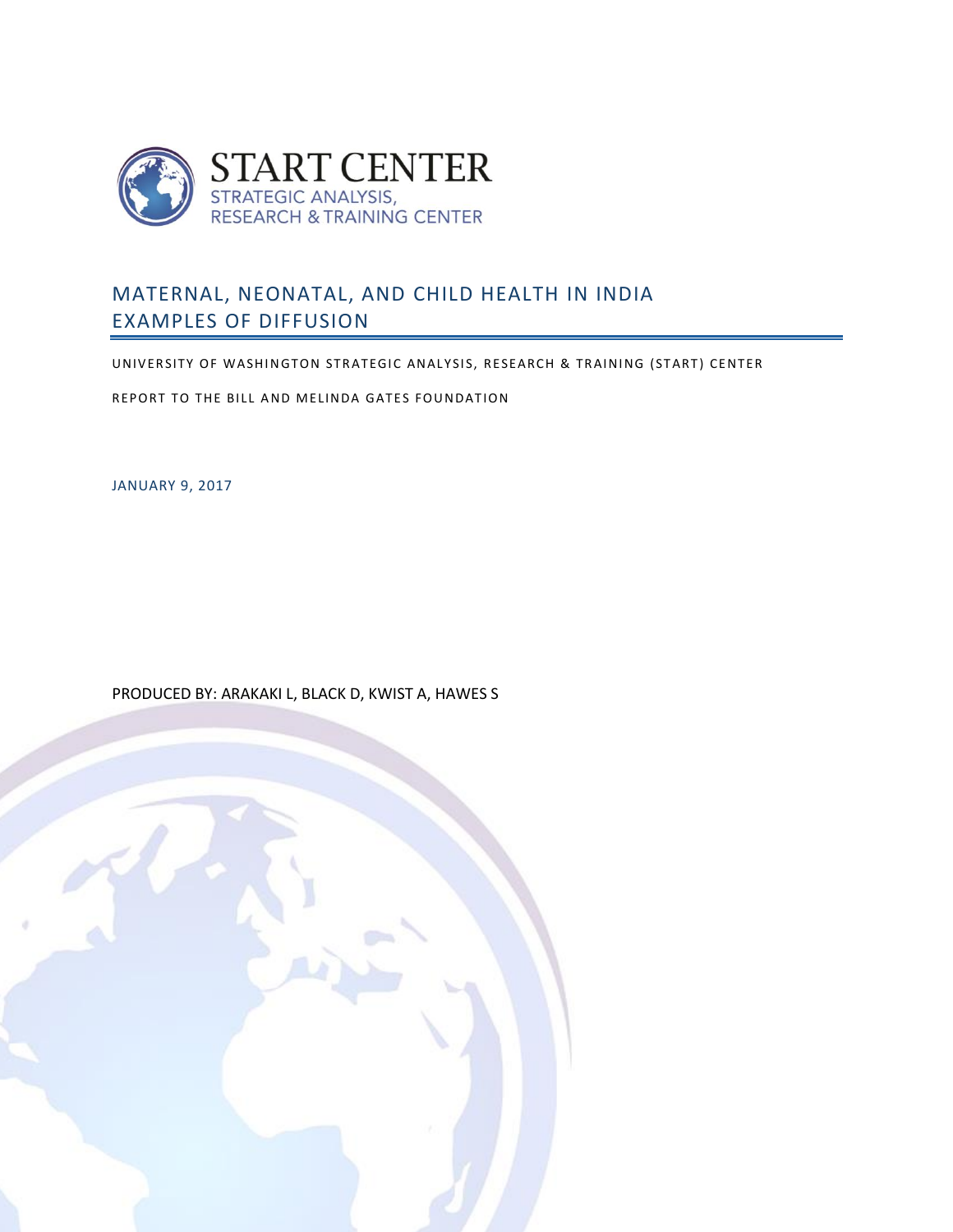# INTRODUCTION

While significant gains have been made in reducing under-5 mortality since 1990, several countries did not meet Millennium Development Goal (MDG) 4, calling for a reduction in under-5 mortality by twothirds between 1990 and 2015 (1, 2). The commitment to improving the health of mothers, newborns, and children continues with the Sustainable Development Goals (SDGs). Targets for SDG 3 include "reduc[ing] the global maternal mortality ratio to less than 70 per 100,000 live births" and "end[ing] preventable deaths of newborns and children under 5 years of age, with all countries aiming to reduce neonatal mortality to at least as low as 12 per 1,000 live births and under-5 mortality to at least as low as 25 per 1,000 live births" by 2030 (3).

The India Country Office at the Bill & Melinda Gates Foundation (BMGF) is working to reduce maternal, neonatal, and under-5 mortality in India. The BMGF approached the Strategic Analysis, Research & Training (START) Center to conduct a literature review of exemplars for diffusion of programs and interventions in other states and/or countries.

# METHODOLOGY

The START team used PubMed, Google, and other search engines to review academic and grey literature for examples of successful and unsuccessful diffusion of programs and interventions aimed at reducing maternal and child mortality. These examples were drawn from multiple geographies and settings. The following terms were used during the search: program, intervention, implementation, expansion, dissemination, spread, diffusion, and scale up. In addition to these search terms, the START team searched the following interventions to narrow the scope of the search, with particular focus on the bolded interventions:

- **Institutional delivery**
- Kangaroo Mother Care
- **Family planning**
- Exclusive breast feeding
- Complementary feeding
- Diarrhea and pneumonia
- Neonatal sepsis management (and other high risk birth outcomes, such as asphyxia, prematurity, low birth weight)
- Iron-folic acid tablets

Furthermore, the START team was asked to highlight examples of public-private partnerships and training of program staff and health professionals.

We employed a snowball search methodology, reviewing references of relevant articles and searching for promising examples. We also utilized University of Washington's School of Public Health faculty staff database and greater network of academic connections to identify faculty and staff working in focus areas of maternal child health and/or health systems strengthening. We communicated with 12 faculty and staff by email and one via phone. Two UW affiliated organizations, International Training and Education Center for Health (I-TECH) and Health Alliance International (HAI), shared their partnership model and field experience in sustainable health programs.

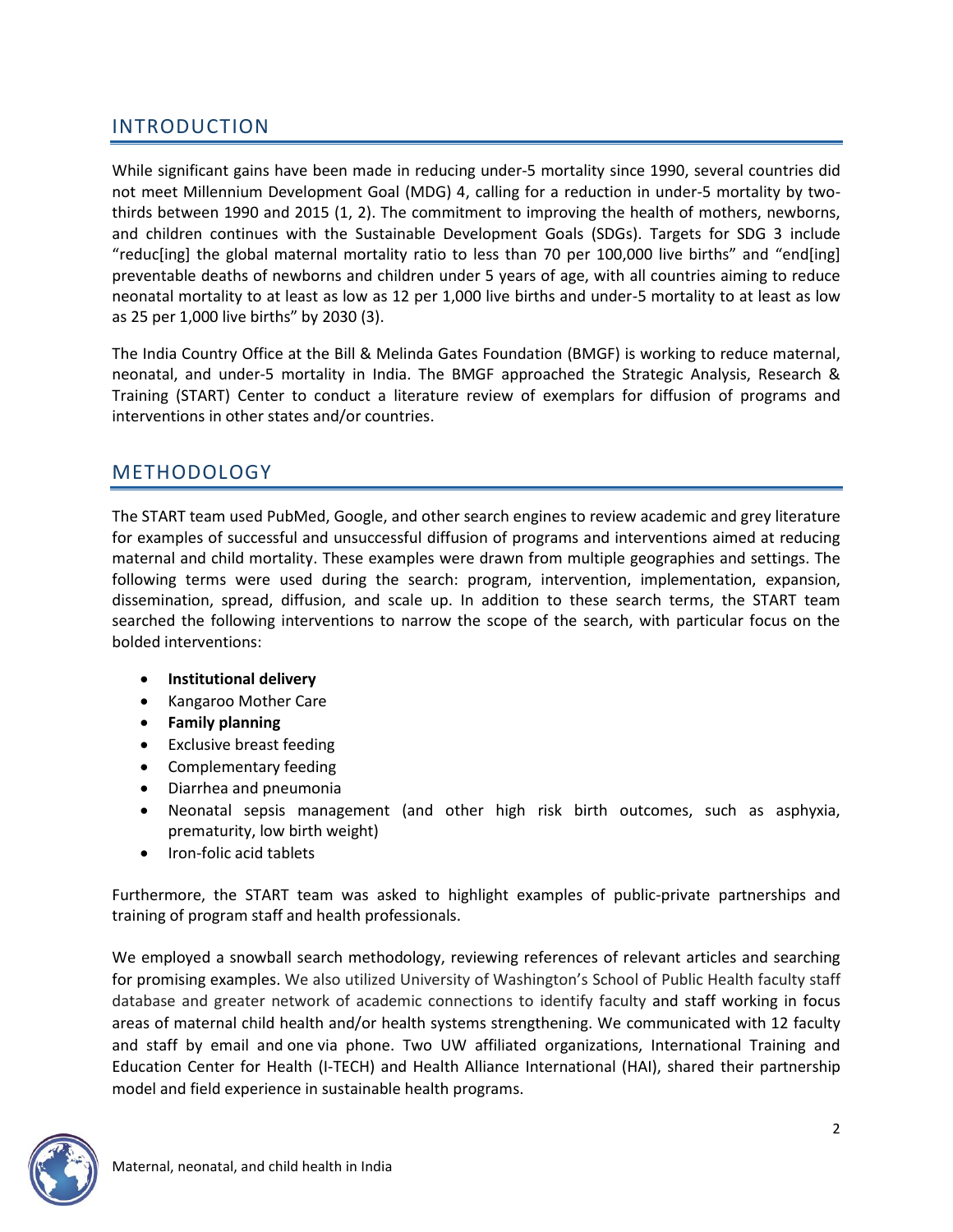## RESULTS

The report focuses on 19 examples. While employing our previously outlined research methodology, the START team reviewed a number of frameworks around the processes of diffusion in order to refine the exemplars we provide (4-8). Considering numerous relevant frameworks exist, the START team consolidated the components into three broad categories: organization and advocacy, resources, and monitoring and evaluation. It may be helpful to consider these categories when assessing factors that may be related to successful diffusion.

The first component, organization and advocacy, aims to communicate the technical importance of program implementation to stakeholders, state and non-state implementers and community members while establishing feasible goals and preparing for program execution. Factors include development of culturally applicable methods, preparation for program implementation, and development of a sustainable strategy. Two key considerations in the organization and advocacy component are the promotion of public-private partnerships and the establishment of leaders and champions. Cultivating collaborative public-private partnerships allows equitable input and involvement between NGOs, governments, and enterprises and ultimately fosters a more productive intervention. Similarly, establishing and developing local leaders and champions within the intervention allows for local ownership and sustainability of the intervention.

The second component, resources, encompasses those actions that relate to the preparation of resources—human, fiscal, and material—necessary for favorable implementation. Active engagement of the local community and other stakeholders from the initiation of the program is key, in addition to cultural sensitivity. Consideration should be given to factors that promote extension and sustainability, such as continued training/education, technical assistance, and other stakeholder support.

The third component, monitoring and evaluation, provides evidence for successful and unsuccessful scale up and program implementation. Large-scale monitoring may be achieved using data from surveillance systems or Demographic and Health Surveys (DHS). Baseline assessments help identify gaps in successful implementation and diffusion of programs/interventions. Program evaluations allow for regular, frequent feedback enabling program implementers to adjust programs when targets are not being met. Furthermore, demonstrating a program's success could have implications for creating partnerships and securing funding for ongoing programming.

Both positive and negative factors contributing to the success or lack of success for each example were provided. Below is a key outlining symbols used to represent the positive, negative, and mixed factors and examples. A summary of factors for each example is provided in Table 1.

| KFY                           |
|-------------------------------|
| $\mathbf{\hat{P}}$ = Positive |
| $\Rightarrow$ = Mixed         |
| $\mathbf{V}$ = Negative       |

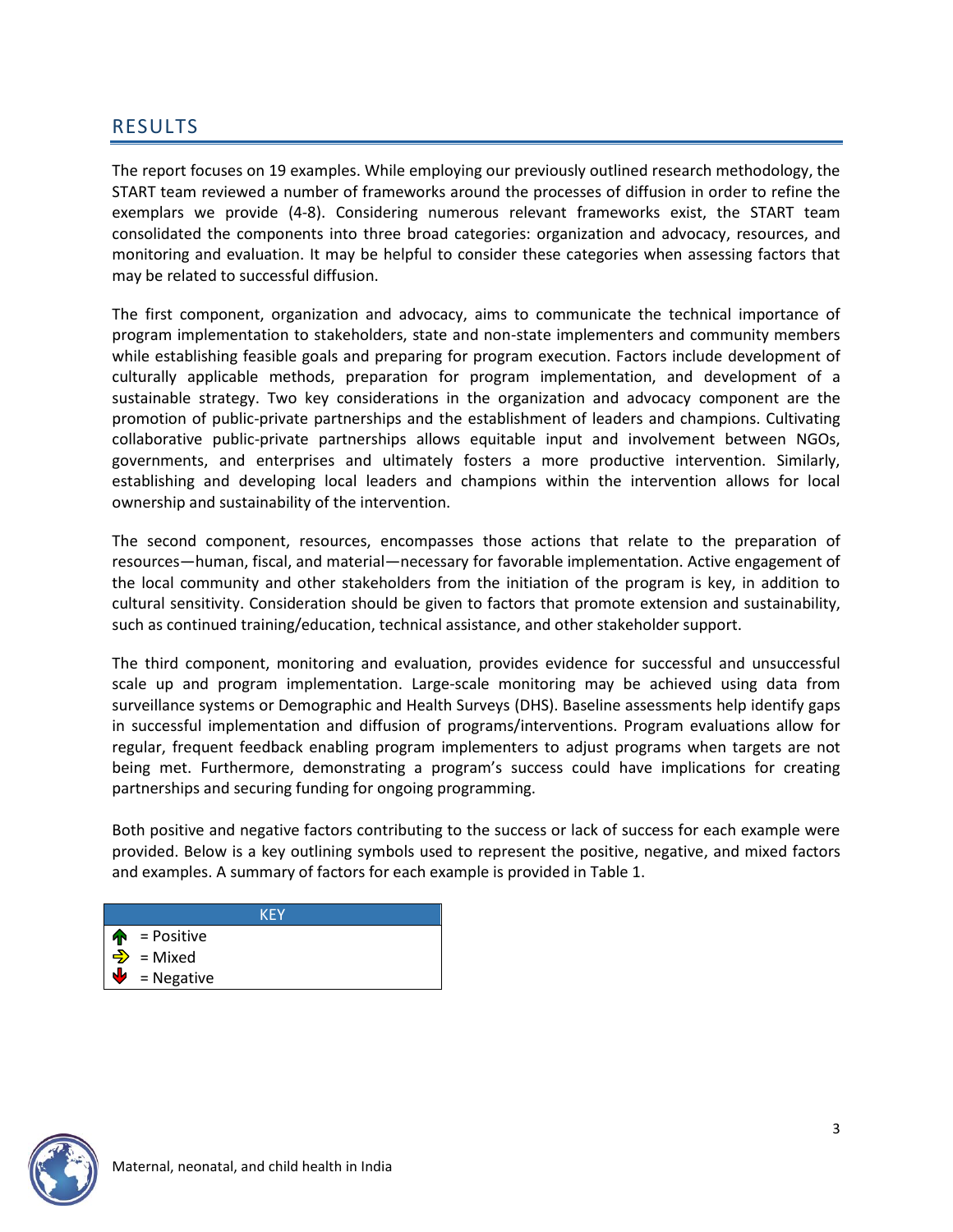### 1. VILLAGE MIDWIFE PROGRAM  $\Rightarrow$

### **Setting:** Indonesia

**Description:** The Village Midwife program was established in Indonesia in 1989 and trained more than 50,000 midwives in almost all the 68,000 villages in Indonesia. The Ministry of Health (MoH) of Indonesia financially and politically supported the Village Midwife program. During the three-phase expansion process, 312 communities were surveyed and 9.6% had a village midwife by 1996, 46.3% by 1997, and 50.3% by 2000. There was a loss of midwives in six percent of communities in 2000 that reflected retention issues associated with fast scale-up and shift in political priority. According to the 2011 World Health Statistics report the neonatal mortality ratio was 33 per 1,000 live births in 1990, 25 per 1,000 live births in 2000, and 19 per 1,000 live births in 2009. The slightly slower progress from 2000 to 2009 compared to 1990 to 2000 parallels political changes and staff retention issues. The most recent World Health Statistics report showed the neonatal mortality ratio decreased to 13.5 per 1,000 live births in 2015.

### **Factors Related to Diffusion:**

- **A** Leadership and champions: The goal to increase access to antenatal care and delivery service was supported by Indonesia's MoH. The government passed multiple policies to increase family planning programming, including utilization of birth control.
- Leadership and champions: The President of Indonesia, President Suharto, prioritized safe motherhood initiatives from 1988 to 1997; however, when he was removed from leadership in 1998 maternal mortality reduction was no longer a priority at district levels.
- **The Existing service delivery: Village delivery posts were established to provide greater access to** skilled birth attendants and utilized teams of trained traditional birth attendants and midwives.
- **V** Training: Insufficient training due to rapid implementation did not sufficiently prepare midwives to manage obstetric emergencies, community and client interactions, or wide array of responsibilities. Midwives lacked sufficient clinical training and mentorship during initial implementation, and thereafter lengthier training, skills-based retraining, and clinical audits improved skill set and quality of care available from midwives.
- **A** Surveillance and DHS: The Indonesia Demographic and Health Survey added a maternal mortality module to their 1994 survey and assessed availability of family planning and health services.

**Source(s):** (9-14)

## 2. TASK SHIFTING OF TRADITIONAL BIRTH ATTENDANTS  $\overrightarrow{2}$

### **Setting:** China

**Description:** The responsibility of traditional birth attendants (TBAs) in China shifted from providing skilled home delivery to becoming village maternal health workers and advocating for institutional delivery. This change was implemented in 1999 following a ten-year training program for TBAs in rural areas, which was not effective in decreasing maternal mortality rates due to poor health system infrastructure. In 2003 China introduced the New Rural Co-operative Medical Scheme, which included a maternal health care benefit package, and enrolled almost 95% of eligible individuals. China provided subsidies for in-hospital delivery in rural areas and coverage for 22 million individuals. This policy and health system strengthening increased institutional delivery from 46% to 90% from 1998 to 2006 in the rural Guangxi Zhuang Autonomous Region. A 71% reduction in MMR from 1991 to 2013 is associated with antenatal and delivery service availability in rural communities. **Factors Related to Diffusion:** 

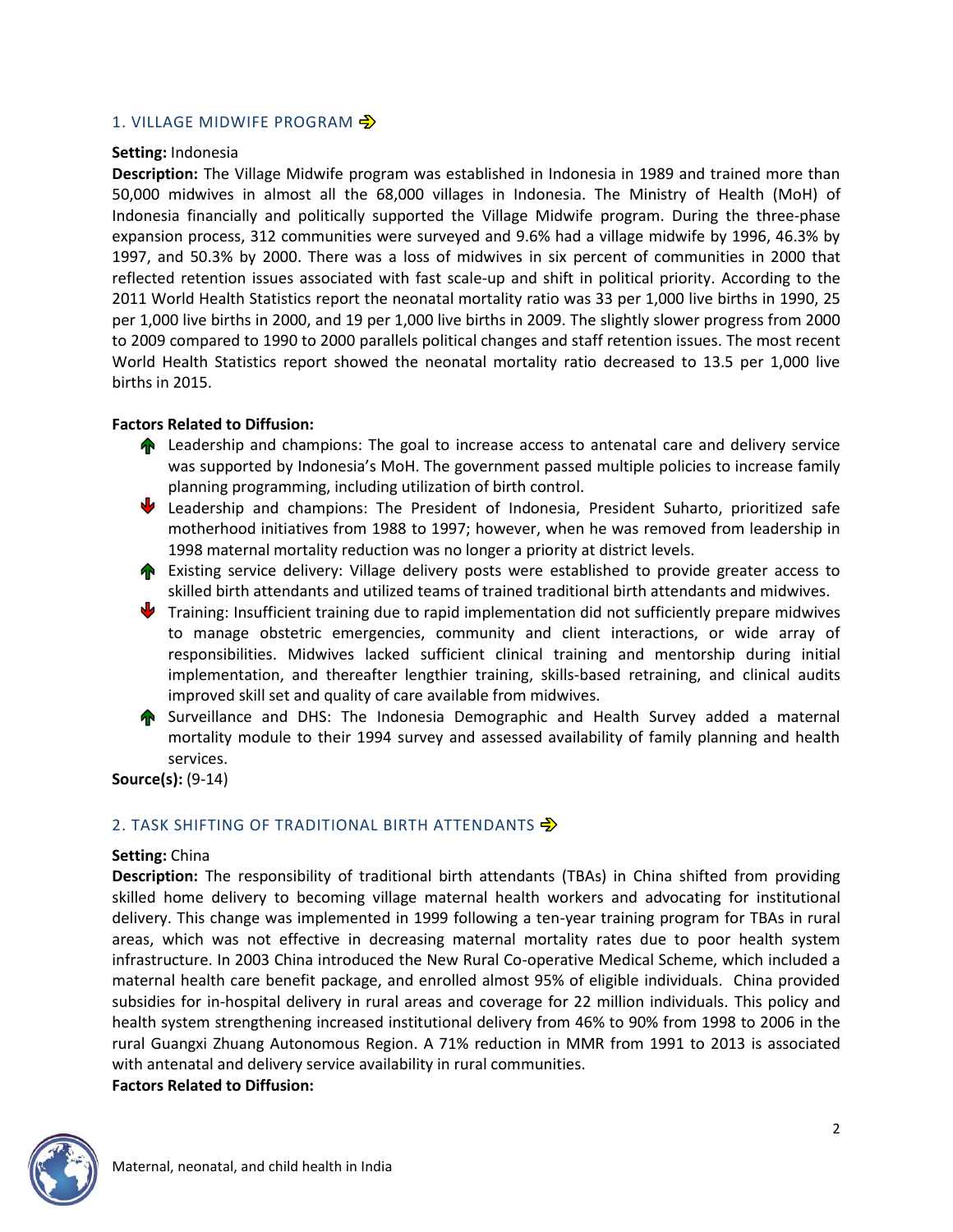**A** Leadership and champions: China implemented policies banning home births and subsidizing hospital birth costs. The rural region of Guangxi implemented government policies for institutional deliveries including training for village maternal health workers and improved infrastructure to handle increase in instructional deliveries.

- $\blacklozenge$  Human resources: The large increase in deliveries initially overwhelmed many health centers, leading to an increase in the maternal mortality rate (MMR) in Guangxi from 2000 to 2003.
- **A** Human resources: In 2007, more than 28,000 midwives were recruited to township health centers.
- Existing service delivery: The TBAs were initially utilized to improve skilled birth attendance, however the lack of adequate maternal health services in rural areas led to minimal reductions in MMR.
- **The Task shifting: TBAs as village health workers utilized established relationships and additional** skills to improve maternal health.
- Training: Certification for TBAs as new village maternal health workers ensured completion of training and fulfillment of required standards.
- **Incentives: Village maternal health workers were incentivized to facilitate institutional** deliveries. Pregnant mothers were provided financial subsidies and transportation assistance in hard-to-reach areas.

**Source(s):** (15-17)

## 3. MIDWIFERY EDUCATION

### **Setting:** Afghanistan

**Description:** After decades of war, strife, and hardship, Afghanistan emerged into the new millennium with less than 500 midwives to serve a population of over 24 million people. In an effort to address this gap, the Ministry of Public Health (MoPH) began working with international agencies to scale up midwifery education and professionalism. Soon after implementing this educational system, five public midwifery schools reopened and 17 new provincial community schools were opened. By 2014, 3,827 new midwives graduated and eventually the education system diffused to 33 of the 34 provinces in Afghanistan.

## **Factors related to Diffusion:**

- **A** Leadership and champions: Champions from many sectors, including the MoPH, development partners and professional associations, were integral for successful implementation.
- **Trust/Motivation:** By forming professional midwifery associations and promoting the professionalism of the career, the concept of midwifery as a respected profession was revived and people began to trust in this approach again.
- **Integration into local system: Because the MoPH had an integral management role since the** beginning, there were no issues with transition to local ownership.
- Accreditation: International standards, competencies, and accreditation methodology allowed for transparent communication and reporting between all stakeholders and partners.

**Source(s):** (18)

## 4. COMMUNITY MOBILIZATION PROGRAM →

### **Setting:** Bangladesh

**Description:** Beginning in 2008, two studies were conducted to assess the effectiveness of scaling up women's groups on neonatal mortality in areas served by the Perinatal Care Program of the Diabetic

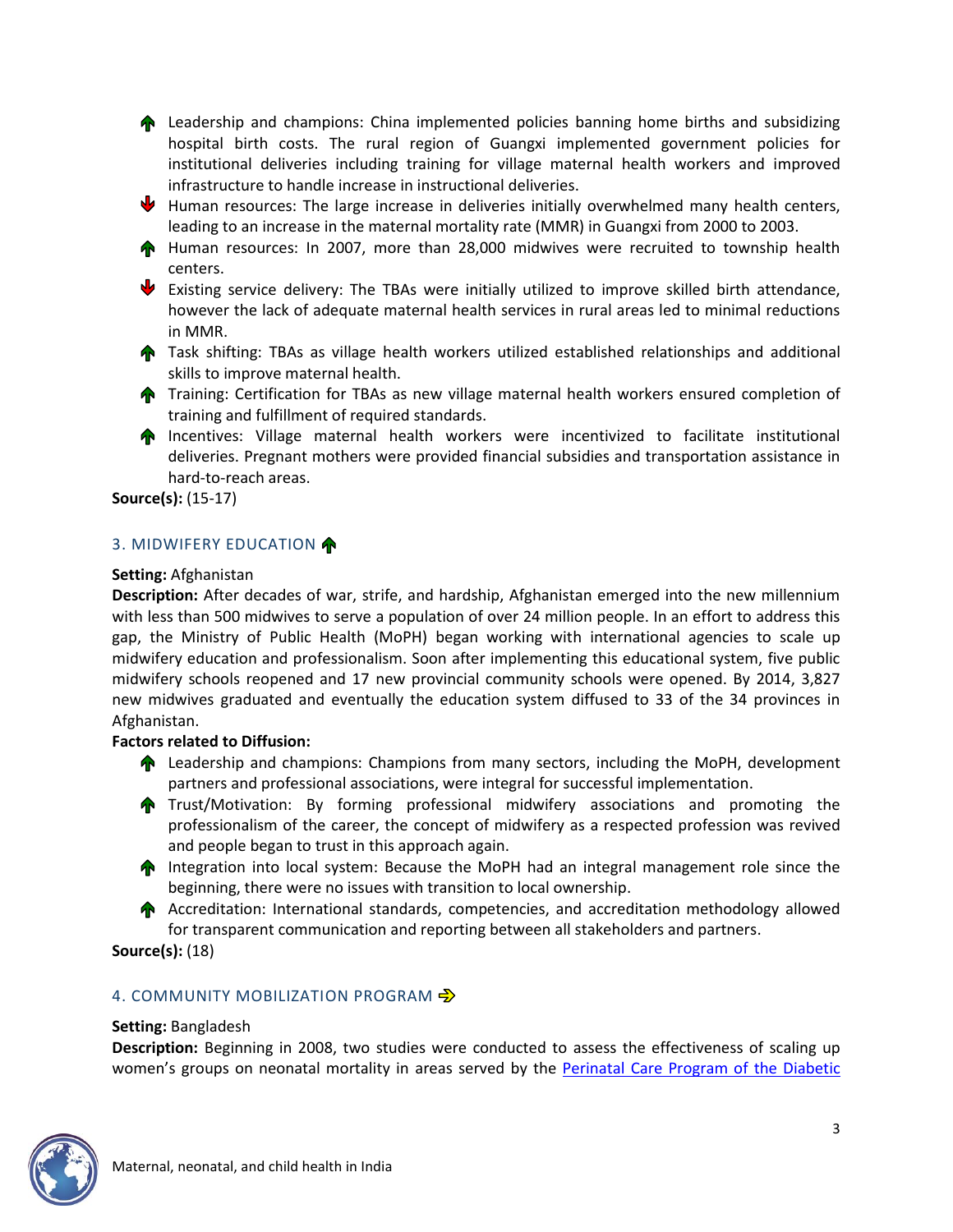[Association of](http://www.dab-bd.org/pcp.php) Bangladesh.<sup>1</sup> Both interventions consisted of a series of monthly women's group meetings led by salaried facilitators, during which women met to discuss health challenges, priorities, and prevention strategies. In one study done in 9 unions within 3 districts of rural Bangladesh—Bogra, Molavibazar, and Faridpur—group membership grew by 2.5 times the original size, which correlated to 1 group per 1414 population, and there was a 10-fold increase in the proportion of women who both gave birth and attended a women's group. These locations were chosen because of the large presence of implementing partners, in addition to the poor quality of healthcare due to physical geographic issues such as flooding. Despite the successful scale up of women's groups, this particular intervention did not have a significant impact on overall neonatal mortality because with the ending of the trial the intervention was not able to maintain adequate coverage over a sustained period. However, the second study completed from 2009 to 2011 in the same 3 districts but expanded to 18 unions focused on expanding and maintaining coverage and was able to achieve a 4- to 5-fold increase in coverage relative to levels before scale up. Ultimately, by increasing coverage to 1 group per 309 population, a reduction in neonatal mortality of 38% was achieved, showing the importance of sustained coverage.

### **Factors Related to Diffusion:**

- **A** Partnerships: Working directly with the well-respected Diabetic Association of Bangladesh—the largest non-governmental healthcare provider in Bangladesh—assisted with community acceptance of the intervention.
- Integration into local system: The initial trial did not sustain successful scale up once it ended.
- **Integration into local system: Through familiarity with local customs, knowledge, and beliefs,** recruitment of local staff allowed for relationships and trust to build more easily and swiftly.
- **Training: Training and capacity building of staff fostered a sense of ownership at a local level.**
- Surveillance and DHS: Through a combination of a prospective death surveillance system, frequent household visits, and a questionnaire—which had a 99% response rate—they were able to assess coverage and reduction in mortality.

**Source(s):** (19, 20)

### 5. LIGA INAN MHEALTH PROGRAM

#### **Setting:** Timor Leste

**Description:** In an effort to provide all pregnant women in Timor Leste with appropriate pre-, peri-, and post-natal care, <u>HAI</u><sup>2</sup> and *Catalpa International*<sup>3</sup> founded the [Liga Inan mHealth Program](http://www.ligainan.org/)<sup>4</sup> in 2013, with funding initially from USAID for one district. The foundation of the program is based on regular communication via SMS messaging between trained midwives and pregnant mothers. Mothers receive bi-weekly reminders and health tips, in addition to mobile access to skilled midwives and an emergency line. The program has enrolled 10,743 women and sent 302,984 scheduled SMS messages. There have been 5,950 confirmed births and 725 women requesting help from their midwives. A 2015 household survey sampling from the Manufahi district found 70% of all surveyed women (N=288) enrolled into Liga Inan. This program has seen indicative results, showing that pregnant mothers in the intervention region are far more likely to receive regular care. This program has since been funded for expansion into 6 of the 13 districts by the Australian government. While the project is still partly funded by foreign groups, full management of the project has been handed over to the MoH in two districts and the MoH has secured budget allocation for three districts as of January 2017. Additionally, there are plans to complete national scale up to reach all 13 districts by 2018.

<sup>4</sup> http://www.ligainan.org/



 $\overline{\phantom{a}}$ 

<sup>1</sup> http://www.dab-bd.org/pcp.php

<sup>2</sup> http://www.healthallianceinternational.org/

<sup>3</sup> http://www.catalpa.io/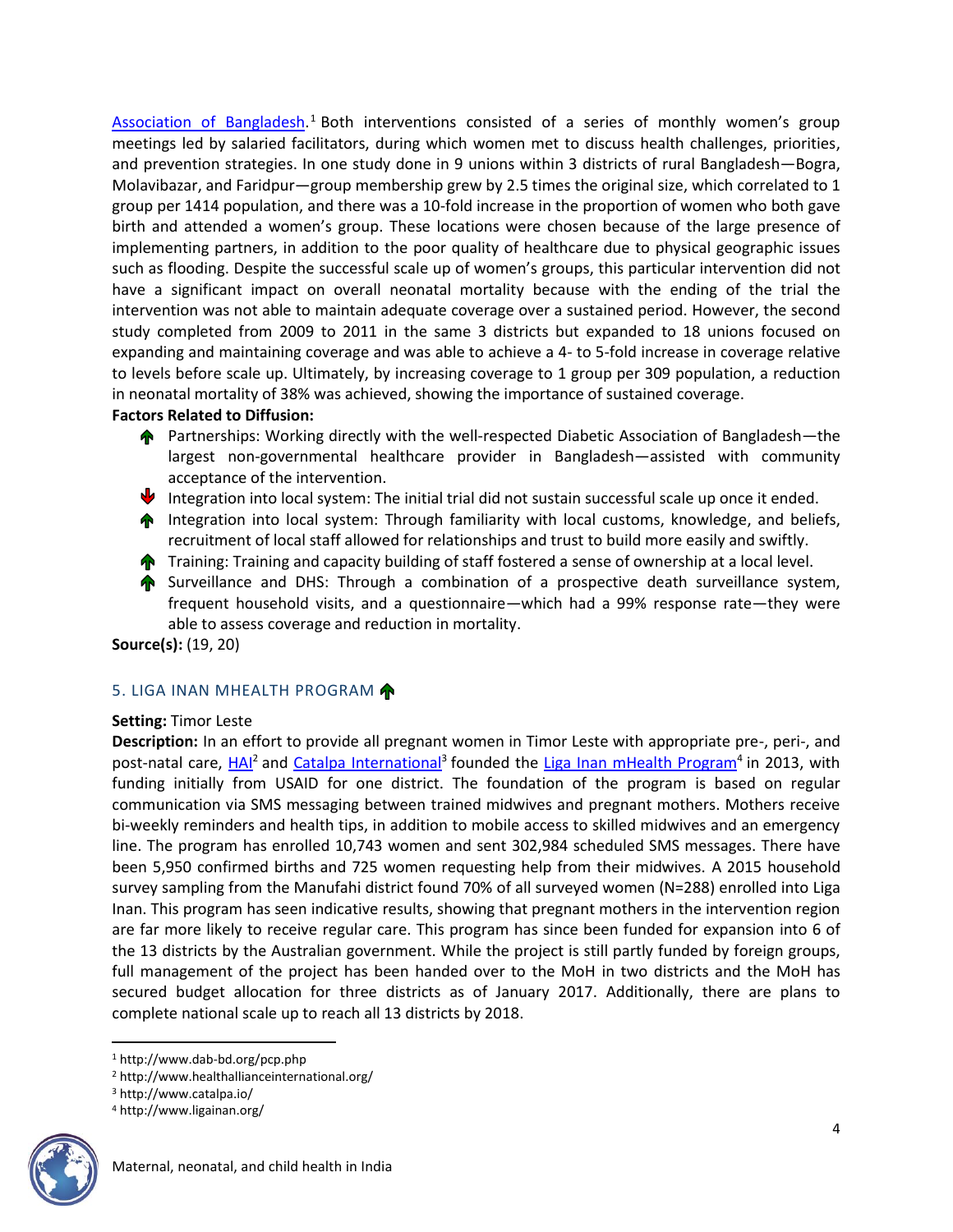### **Factors Related to Diffusion:**

- **Integration into local system: From the beginning of the program, HAI and Catalpa International** used local MoH employees to implement the program and gave locals a stake in the success of the program.
- **Program evaluation: Completed baseline and final 600 household surveys, rigorous independent** evaluation, critical outcomes research, and real time data collection from a web-based platform have allowed program staff to push program data to stakeholders via smartphone app to assess successes, challenges, and recognize necessary changes to be made.
- **A** Simplicity of intervention/program: By designing a program that is very user-friendly and accessible to the vast majority of the local population, it facilitated the transition of ownership to the locals and allowed for the program to be dispersed throughout the country.

## **Source(s):** (21, 22)

### 6. COMMUNITY-BASED PROVISION OF INJECTABLE CONTRACEPTIVES

### **Setting:** Madagascar

**Description:** Low-resource countries often face challenges accessing injectable contraceptives. Many countries require a licensed medical professional to perform the injections, which means that health facilities that only have nurses or community health workers are not able to provide injections. In a study performed in 13 participating communities in two regions of Madagascar in 2006, non-medical community workers were trained and permitted to perform injection of contraceptives, resulting in 1,662 clients to receive Depot medroxyprogesterone acetate (DMPA). Of these, 41% were new or restarting contraceptives and 93% of eligible women received a second shot. Satisfaction was overwhelmingly positive, with 96% reporting 'very much' satisfaction. Average travel time to an eligible provider of DMPA became 27 minutes, versus the previous average of 136 minutes, to the closest medical center. The results from this study were found to be sufficiently convincing to recommend that the DMPA intervention be continued on a national level and extended to other sites.

### **Factors Related to Diffusion:**

- **Training: A competency-based training program, developed by curriculum development** specialists, was adapted to local context and ultimately facilitated competent graduates who garnered respect in their communities in relation to this responsibility.
- **The Task shifting: The formal delegation of responsibility to health workers with shorter, focused** training and fewer credentials ultimately increased access to contraceptives over a wider geographic area.

**Source(s):** (23, 24)

## 7. INJECTABLE CONTRACEPTIVE USE

### **Setting:** Uganda

Description: In 2006 a partnership between the MoH in Uganda, [Save the Children,](http://www.savethechildren.org/)<sup>5</sup> and [FHI 360,](https://www.fhi360.org/)<sup>6</sup> initiated a distribution program for the injectable contraceptive DMPA based on positive results from a pilot study the year prior. The initial scale up was from one pilot site in the Nakasongola district in Uganda to a total of three districts (Luweero and Nakaseke, two rural districts in central Uganda). The scale up was facilitated by FHI 360 and Save the Children due to lack of governmental policy to support community health workers distributing injectable contraceptives.

<sup>6</sup> https://www.fhi360.org/



<sup>5</sup> http://www.savethechildren.org/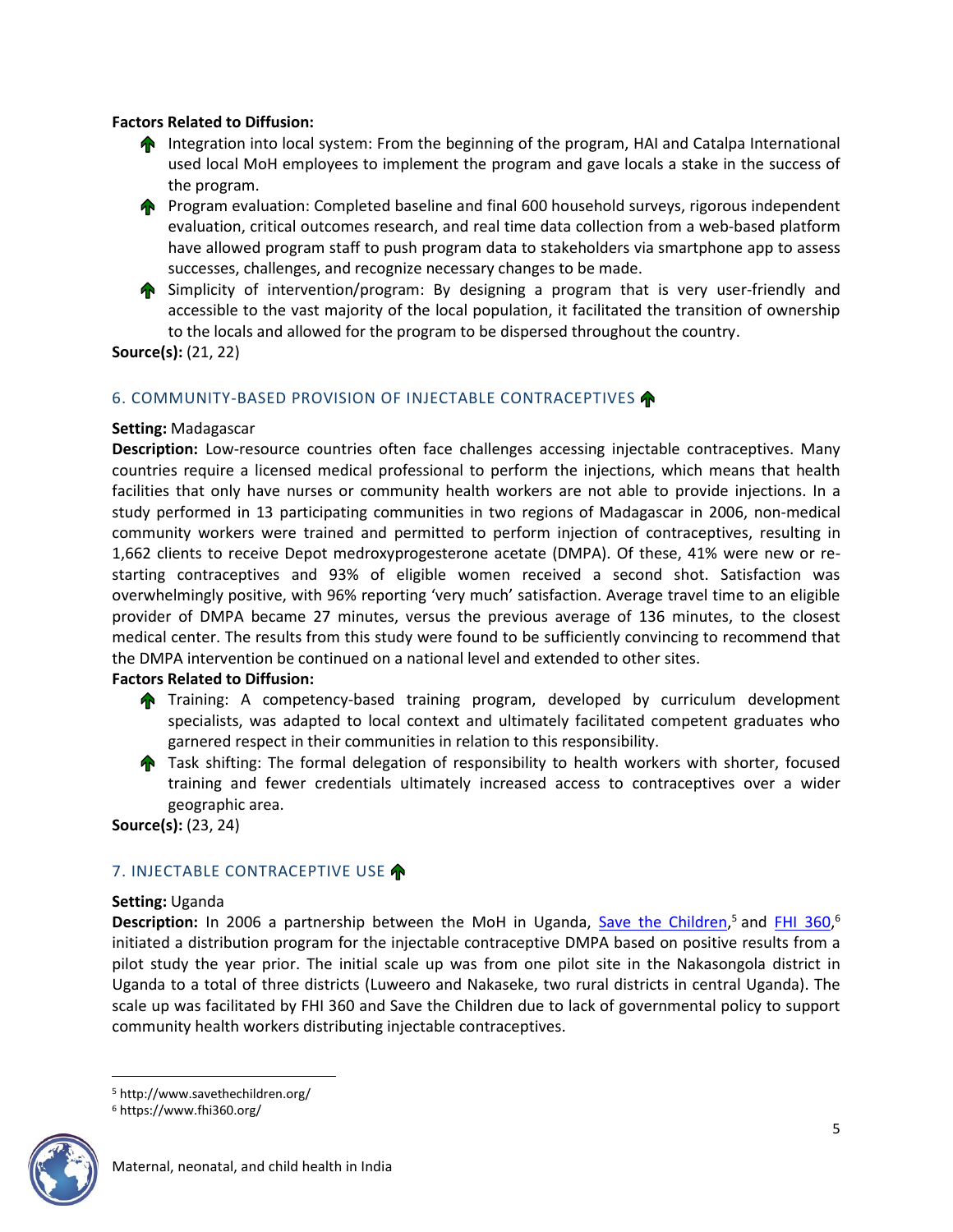In 2007 the MoH distributed advocacy literature countrywide supporting scale up of community based distribution (CBD) of DMPA to all 101 districts and aided select districts in eastern Uganda (Bugiri and Busia) interested in implementing CBD of DMPA. The two selected districts received technical assistance from FHI 360 to implement public sector CBD. From 2008 to 2009, data from five communities in the two scale up districts in the public sector demonstrated 75% of DMPA users utilizing community health workers.

In 2011, Uganda changed its policy to support community-based access to injectable contraceptives. Through additional funding from USAID, FHI 360 continues to expand community based family planning projects in Uganda, particularly utilizing community health workers, also known as Village Health Teams to reach rural populations. From 2008 to 2013, FHI 360 provided family planning training (including injectable contraceptives) to 554 village health teams in 15 districts. Continued government support and integrated efforts from Uganda's Family Planning Costed Implementation Plan details programming and costs necessary to increase modern contraception use and decrease unmet need for family planning.

## **Factors Related to Diffusion:**

- **A** Leadership and champions: FHI 360 engaged local leadership to encourage CBD utilization. Ugandan politicians advocated to district and civil society leaders, which led to the 2010 policy change allowing CHWs to provide injectable contraceptives.
- **Partnerships: The acceptability of the government allowed integrated efforts by FHI 360, Save** the Children, and several other NGOs for the initial assessment and eventual public-private partnership with the MoH in scale up of CBD for DMPA.
- **The Studing CHWs were trained to deliver injectable contraception, rather than solely being** available from clinicians.
- **A** Baseline assessment: An assessment by FHI 360 prior to CBD implementation in the two selected public sector sites revealed lack of program utilization due to insufficient funding and inadequate staffing. This provided insight to fill gaps to ensure for successful implementation of DMPA availability.

**Source(s):** (25-28)

## 8. PROVISION OF CONTRACEPTIVE IMPLANTS

## **Setting:** Various countries in Sub-Saharan Africa

**Description:** Between 2008 and 2012, 1.7 million contraceptive implants were administered as one portion of *[Marie Stopes International's](https://mariestopes.org/)*<sup>7</sup> (MSI) various programs designed to address unmet contraceptive and family planning need throughout many countries in Sub-Saharan Africa, such as Uganda, Tanzania, and Nigeria. The overall intervention was scaled up from 80,041 implants in 2008 to 754,329 in 2012 through a combination of service delivery channels, including mobile outreach, social franchising, and static clinics. In Uganda, of the women choosing family planning, the proportion choosing implants increased from 1 in 50 to 1 in 10 between 2006 and 2011; MSI eventually reached 76% of these users.

## **Factors Related to Diffusion:**

- **Partnerships: Marie Stopes International partners with the public sector and supports public** health workers in contraceptive efforts. Through training and counseling, MSI builds public sector capacity and skills and ultimately strengthens the partnership between the two sectors.
- **A** Existing service delivery: Using existing clinics owned and operated by NGOs and existing social franchising networks allowed for efficiency and simplicity.

<sup>7</sup> https://mariestopes.org

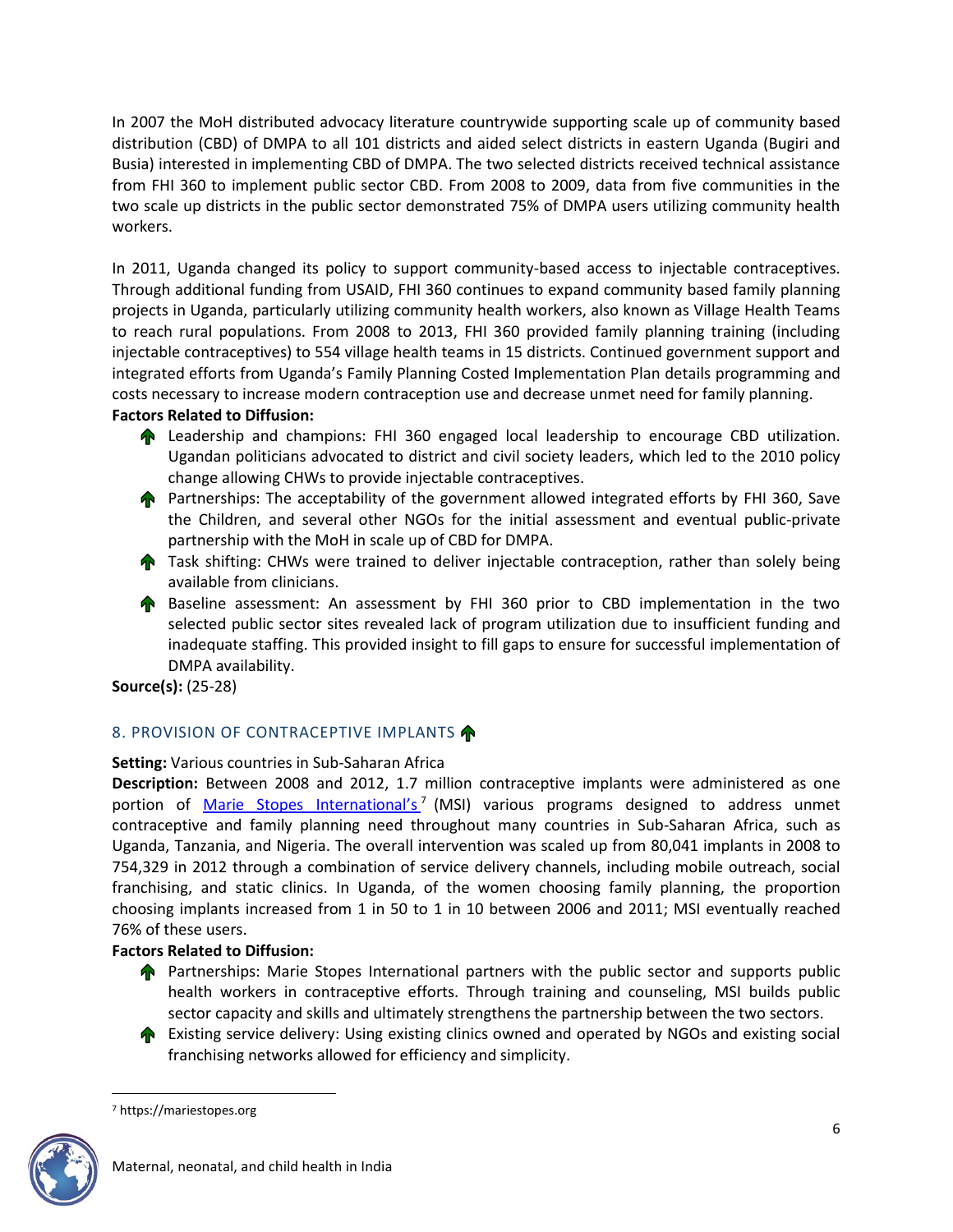**The Diversification of service delivery channels:** A combination of the above mentioned delivery channels broadened access to implants for clients and allowed for more women and more areas to gain access.

**P** Demand generation: MSI uses a variety of demand-generation activities including door-to-door mobilization, group information sessions, print and radio advertisements, kiosks at public events, flyers and promotional materials, and various community campaigns. MSI also provides free or low cost implants and family planning services to underserved women, which creates demand from women who otherwise would not approach a clinic for contraceptive services.

**Source(s):** (29)

## 9. POLICY ADVANCES IN FAMILY PLANNING

### **Setting:** Rwanda

**Description:** In 2002, Rwanda's Vision 2020 plan announced the countrywide recovery goals, including an emphasis on the need to improve access and quality of healthcare. Among several reforms, the MoH of Rwanda increased availability of family planning through policy and financing changes in 2005. New family planning policies, the free provision of contraceptives, and increased public sector services helped increase the utilization of institutional delivery from 28% in 2005 to 69% in 2010 and modern contraception use from 10% in 2005 to 45% in 2010. The National Family Planning Policy published in December 2012 planned to implement injectable contraceptives at the community level.

The government of Rwanda aims to be independent of development aid by 2020 and increased the health sector budget from 8.2% in 1999 to 16.5% in 2013-2014. However, from 2003 to 2010 an increasing trend in development aid was observed to reproductive, maternal, newborn, and community health sector of approximately US \$7.4 million annually.

### **Factors Related to Diffusion:**

- **A** Leadership and champions: The government of Rwanda was committed to improvements in family planning to assist with economic recovery following the genocide in 1994.
- **Partnerships:** The government seeks donor support to obtain financing to minimize resource gaps. Partnerships with private organizations and MoH's Pharmacy Task Force assist with ensuring commodity security and provision of free contraceptives.
- **The Integration into local system:** The integration of traditional birth attendants into the village community health system assisted in the implementation of community-based provision of family planning.
- **The Task shifting: Utilization of traditional birth attendants as village community health workers** engage the same workforce to assist in increasing institutional deliveries.
- **Incentives: Community health insurance covers 90% of ambulance transfer cost, minimizing** both accessibility and financial constraints. Community health workers are trained extensively and receive incentives to further promote reaching maternal and child health goals. Women who do not attend antenatal visits are subject to fines.

**Source(s):** (30-34)

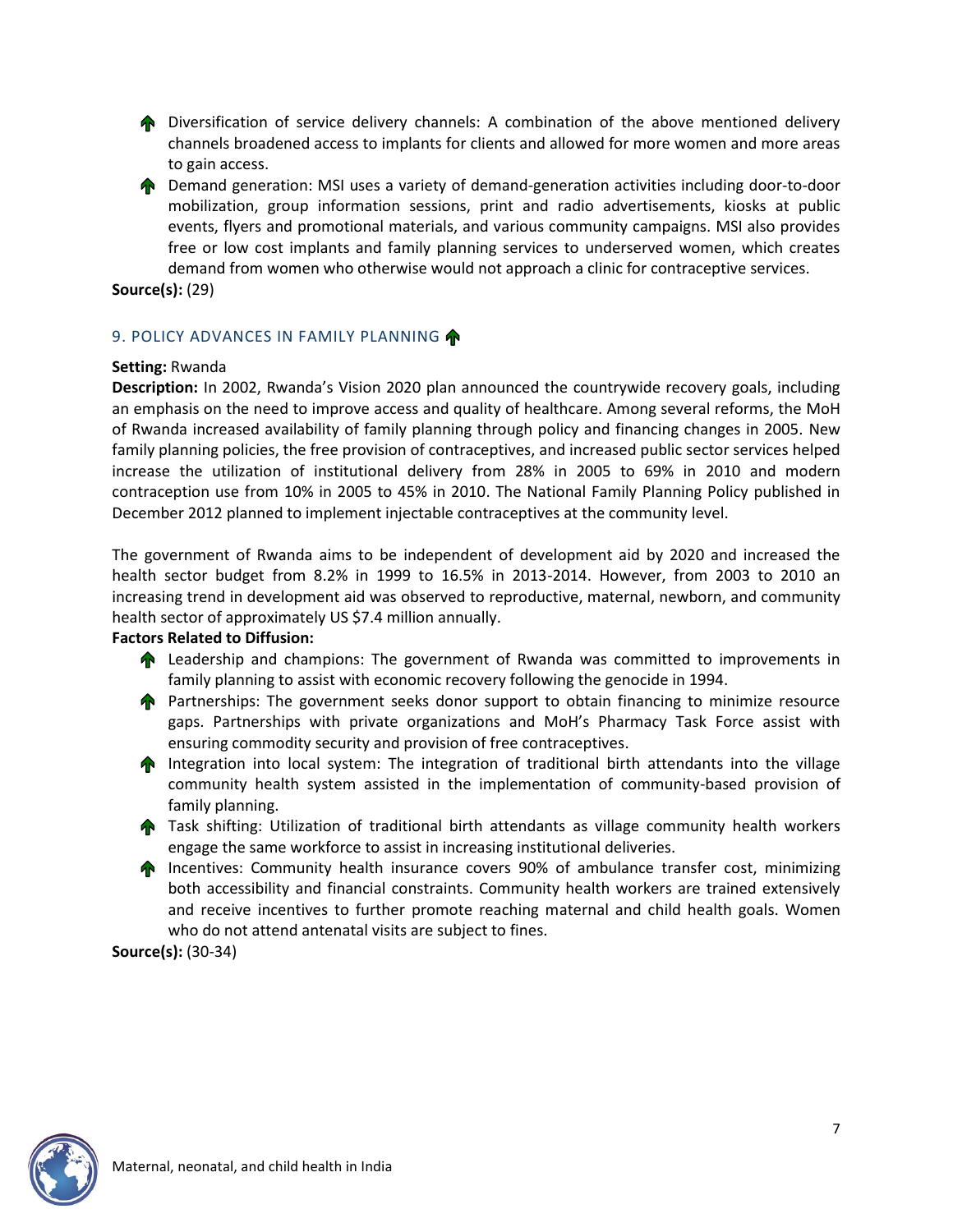## 10. FALAH PROJECT: BIRTH SPACING AND FAMILY PLANNING

### **Setting:** Pakistan

Description: From 2008 to 2012 the **Population Council<sup>8</sup> facilitated family planning activities in Pakistan** through the Family Advancement for Life and Health (FALAH) project. Through a coordinated consortium including Greenstar Social Marketing, the Health and Nutrition Development Society, Jhpiego, Mercy Corps, and Rural Support Programmes Network, and Save the Children, this project aimed to reduce barriers to family planning and increase contraceptive use through the following multipronged approach:

- **Communication strategy** FALAH aimed to improved social acceptance of birth spacing among the following three targeted populations via mass media (TV and radio), community media (interactive theater) and interpersonal communication (household visits and group meetings among married couples). The primary target audience was married women of reproductive age and their husbands. Overall the program reached 9 million women and men through community media and interpersonal communication. The secondary target population was public and private sector providers, who were encouraged to advocate for birth spacing and provision of family planning services by educating patients. The third target population was influential members of the community, including religious leaders, elected leaders, and media representatives.
- **Public health system strengthening** FALAH conducted training to providers in the health system to improve availability of reproductive health services (including IUD counseling and mini-laparotomy and vasectomy surgery trainings). They also trained health managers to secure and maintain contraception supply.
- **Linking rural communities** By piloting and introducing a community-based health worker model, rural communities with no access to grassroots workers (making up 30 to 40% of population) were linked to services. Through private sector Greenstar Social Marketing's mobile clinics, rural communities gained access to family planning services as facilitated by communitybased organizers who increased demand.
- **Strengthened contraceptive availability** Marketing capacity was strengthened for contraception manufacturing and procurement. Development of sales teams strengthened the pharmaceutical market share of locally produced contraceptives.

The original project focused on 20 districts in 2007 and was scaled up to 26 districts in 2009. All aspects of the program were completed in 15 districts, which covers approximately 18% of Pakistan's population of 186 million. The FALAH project increased the demand for contraception and led to an 8.5% increase in contraceptive prevalence rate, with the largest uptake among poor, rural, and younger couples. Mass media messaging reached 50 million people, nearly one-third of the country's population.

### **Factors Related to Diffusion:**

- **A** Partnerships: The health departments, national programs on family planning, and the federal government received training on the importance of family planning as part of public health services.
- **A** Existing service delivery: The project utilized the established health department infrastructure to deliver family planning services through private organizations.
- **The Training: Providers were trained to provide high quality services and engage in discussions** regarding reproductive health needs. Training health managers minimized barriers to contraceptive availability and improved logistics. More than 1,500 religious leaders learned

<sup>8</sup> http://www.popcouncil.org/

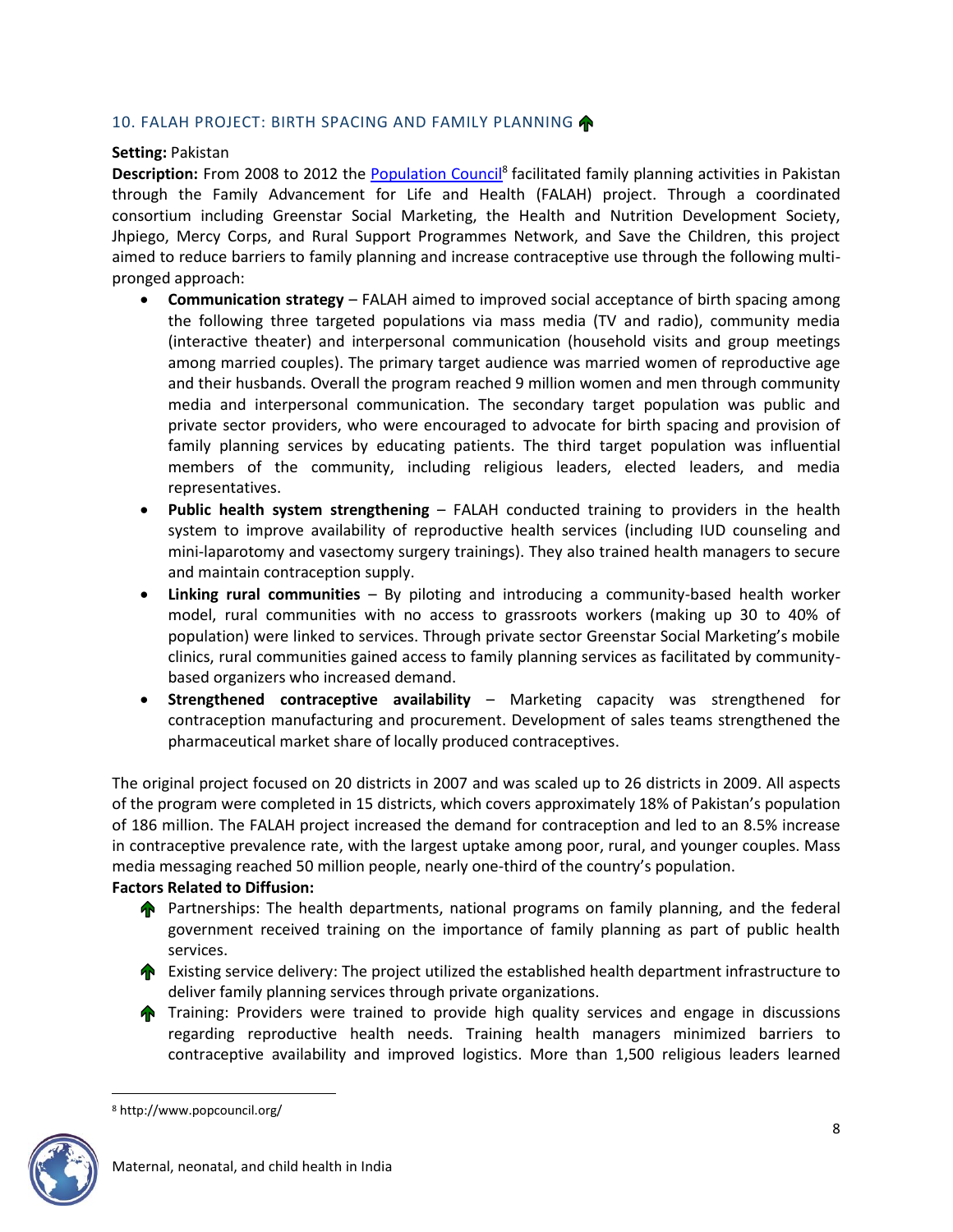about healthy timing and spacing of pregnancy, were trained to educate others thereby decreasing religious and cultural barriers associated with family planning.

**Source(s):** (35-39)

## 11. INSTITUTIONAL DELIVERY I

## **Setting:** Cambodia

**Description:** Since 2007 the Cambodian government's focus on achieving MDGs led to focused efforts to improve maternal health. Partnerships with local and international NGOs increased the number of entities financially and systematically supporting reproductive health services. Through government and donor support, the quality and quantity of institutional deliveries increased. Successful execution of each of the various interventions required staff and infrastructure to ensure availability of skilled birth attendants at both hospitals and community health centers for the two-fold increase in facility deliveries from 2005 to 2010.

## **Factors Related to Diffusion:**

- **Partnerships:** The availability of funding resources for providers, such as the Cambodian government's Midwifery Incentive Scheme, complements financial incentives provided by donors (in the form of vouchers) for patients to utilize government health centers. Other partnerships include the MoH and donor organizations working jointly to financially manage health equity financing.
- **Training: Training of midwives through government and partner organizations increased health** system capacity for Cambodia.
- **Incentives: Financial incentives from government and partner organizations, such as no-cost** healthcare, vouchers for patients (guaranteeing free maternity care at government health centers), and incentives for hospitals, removed barriers to maternal care.

**Source(s):** (40-42)

## 12. INSTITUTIONAL DELIVERY II

### **Setting:** Nigeria

**Description:** The **Nigerian Urban Reproductive Health Initiative**<sup>9</sup> (NURHI) funded by the Bill and Melinda Gates Foundation and partnerships with several private organizations and federal and state ministries of health, aimed to increase use and demand for contraception in urban cities in Nigeria. In Phase I of the project (2009–2014), there were four cities where the intervention was initiated and two additional scale-up sites. A toolkit was developed which documented steps for successful implementation to assist in future opportunities to scale up. The toolkit includes: Advocacy, Service Delivery, Demand Generation, and Research, Monitoring and Evaluation System. To assess its impact, the Measurement, Learning & Evaluation (MLE) Project objectively assessed the NURHI. Modern and traditional contraception use from baseline to end line increased in all intervention cities, ranging from 4% to 15% increases. The recognition of "NUHRI" increased from 10% to 80% across the six cities and familiarity with family planning program messages similarly increased from the two-year interval to the end line assessment. Family planning counseling before and after delivery increased from baseline to end line across all cities and more than doubled in four cities.

### **Factors Related to Diffusion:**

**A** Leadership and champions: NUHRI engaged with advocacy groups and their affiliated champions to identify important advocacy issues in family planning. The formation of Advocacy Core

<sup>9</sup> http://www.nurhitoolkit.org/

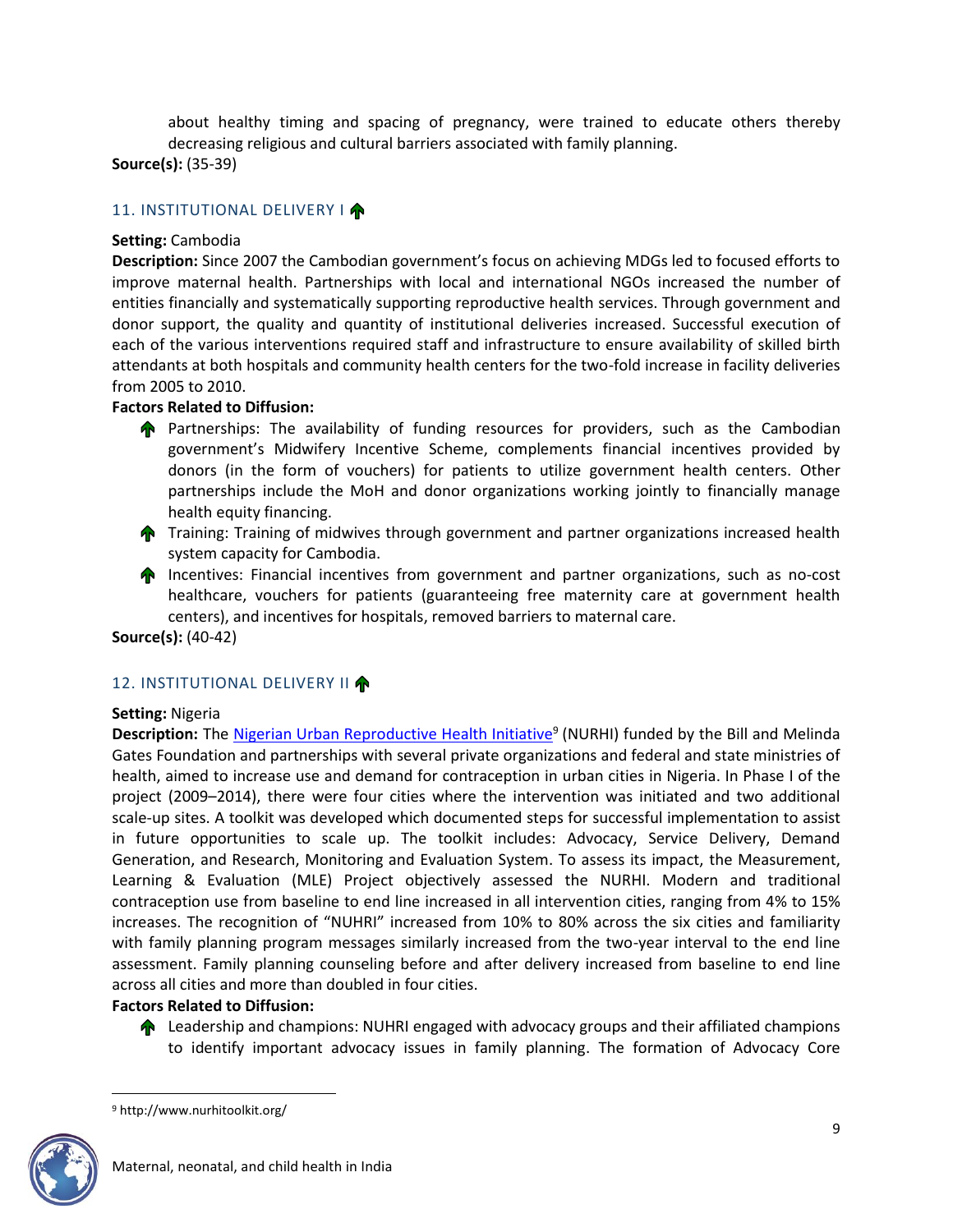Groups (ACGs) furthered the role of champions by identifying leaders in each city to speak publicly about family planning.



- **Training: Advocacy training was provided to members of ACGs to improve messaging and** effectiveness in motivating policy change. NUHRI coordinated trainings in contraceptive logistics management for members of SFPPA to improve forecasting and record keeping of contraceptive supply.
- **Program evaluation: Monitoring for expenditures, resource utilization, and referrals throughout** the project was conducted. MLE Project evaluated baseline, two-year, and end line data and identified areas for improvement. MLE collected contraception prevalence ratio as a key indicator for family planning, assessed exposure to family planning information and NUHRI as an indicator of demand generation, and measured institutional deliveries and family planning counseling prior to and after birth as an indicator of integration of family planning services.
- **The Demand generation: NUHRI launched a media campaign with deliberate branding and materials** to stimulate demand for family planning services. The implementation included a preliminary focus group, convening of stakeholders from the original four cities to develop a strategy, design of media campaign and materials, distribution of materials and media spots, and monitoring and evaluation.

**Source(s):** (43, 44)

## 13. INSTITUTIONAL DELIVERY III <

### **Setting:** Nepal

**Description:** In 1997 the National Safe Motherhood Program was initiated. The initial program strategy was to improve maternal, infant, and child health by promoting birth preparedness, encouraging institutional delivery, and expanding 24-hour emergency obstetric care. It was later expanded to address other factors to improve maternal, infant, and child health, such as equity and access, finance, and information management. The Government of Nepal provided the program in collaboration with local governments and communities, external development partners, and other NGOs. Several policies and programs have been implemented in conjunction with Safe Motherhood, including the development of a birth preparedness package, piloted in 2003 and scaled up to all 75 districts in 2008 to 2009. Institutional deliveries increased from 18% to 35% during 2006 to 2011. However, according to the Demographic and Health Survey 2011, institutional deliveries varied by region. Nepal is made up of three ecological regions (mountain, hill, and terai) and institutional deliveries were lowest in the mountain area (19% of 5,391 births) and highest in the terai area (41%). Nepal is also divided into five development regions (Eastern, Central, Western, Mid-western, Far-western). Twenty-nine percent of deliveries in the Far-western and Mid-western regions were delivered in a health facility compared to nearly 40% in the Eastern region. Furthermore, women living in urban settings were more likely to deliver in a health facility compared to women living in rural settings (71% vs. 41%).

## **Factors Related to Diffusion:**

**A** Baseline assessment: Led to revision of Safe Motherhood Program plan. The revised 2006–2017 version included more components that were missing from the first 2002–2017 version.

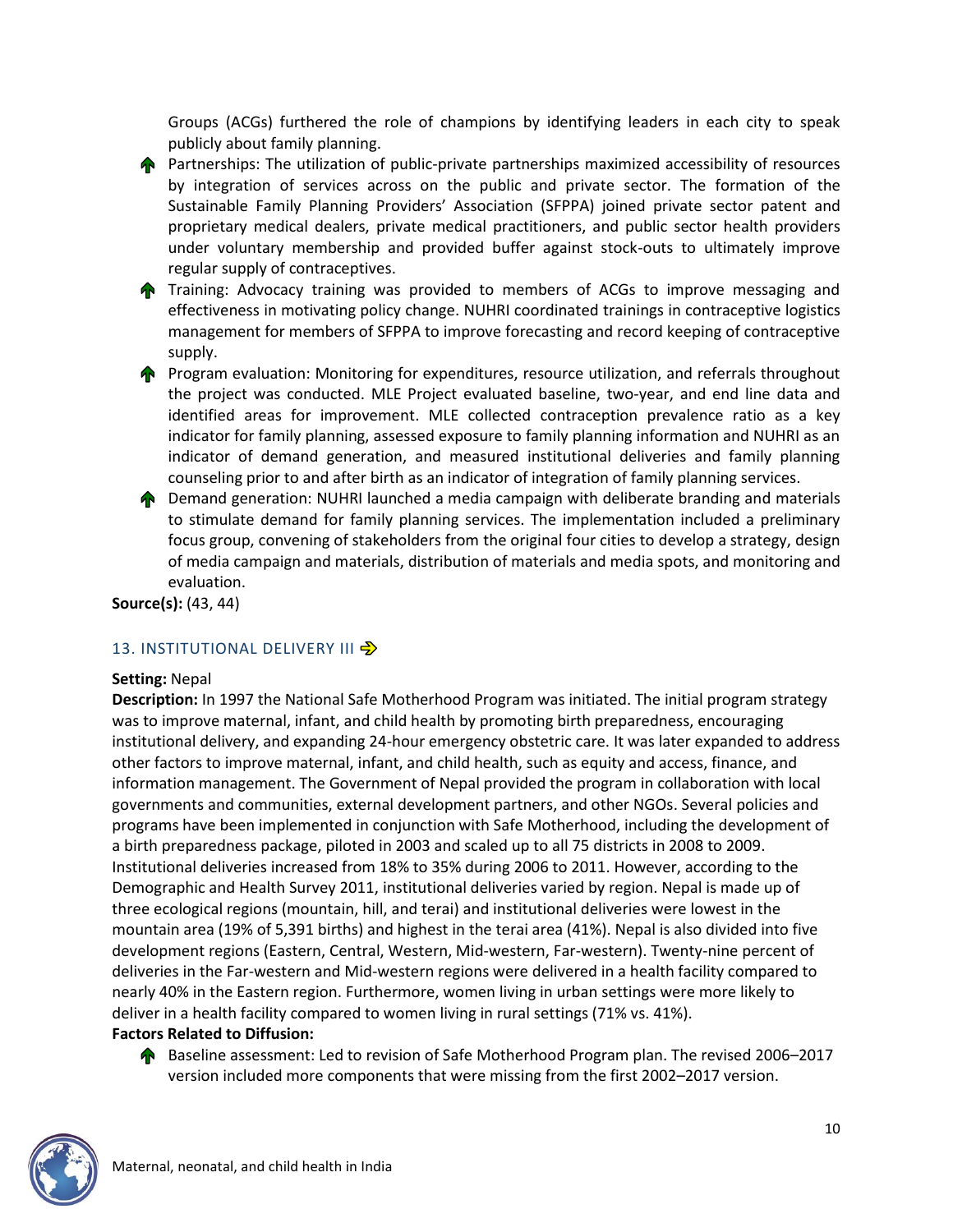**Incentives: Implementation of the Aama Surakshya program, a program that sought to influence** institutional deliveries via supply and demand by providing free delivery services and cash incentives for mothers to have institutional deliveries and health professionals to perform institutional deliveries. Greater incentives are provided to women in the mountain and hill regions compared to the terai region to further promote institutional deliveries in more resource-limited settings. Seventy-one percent of mothers received payment for transportation to a health facility.

**Partnerships:** A study found that the use of the private sector did not increase inequity as often hypothesized.

**The Integration into local system: The Government of Nepal took ownership of the issue of maternal** and child health and were the driving force for many initiatives, including the implementation of the Skilled Birth Attendant Policy in 2006, which aimed to make skilled birth attendants available at all birthing centers, increasing the number of skilled birth attendants and institutional deliveries. The percentage of births aided by a skilled birth attendant increased from 19% in 2006 to 36% in 2011. Furthermore, skilled birth attendant-assisted births in rural areas increased from 14% to 32% over the same five-year period.

 $\blacktriangleright$  Existing service delivery: Lack of quality service providers to conduct institutional deliveries disadvantages the poor and remote communities. Institutional deliveries are significantly lower among those in the lowest wealth quintile (11%) compared to the highest wealth quintile (78%). **Source(s):** (45-51)

14. PERINATAL PROBLEM IDENTIFICATION PROGRAM

### **Setting:** South Africa

**Description:** The [Perinatal Problem Identification Program](http://www.ppip.co.za/)<sup>10</sup> (PPIP) is a data collection and visualization platform that was developed in the early 1990s as part of the [Child Healthcare Problem Identification](http://www.ispotauthenticate.co.za/Joomla/index.php?option=com_content&task=view&id=21)  [Programme](http://www.ispotauthenticate.co.za/Joomla/index.php?option=com_content&task=view&id=21)<sup>11</sup> (Child PIP) that assesses maternal, neonatal, and child deaths. It began being diffused throughout South African healthcare facilities in the late 1990s. The audit tool, which collects data on perinatal death, has improved data collection efforts and quality of care for mothers and babies. In the late 1990s and early 2000s, only two of nine provinces were using the audit tool. It has since expanded to all 52 districts with 94% of hospitals contributing data, due in large part to the National Department of Health's decision to make the audit tool compulsory in 2012. While it will take many years to draw distinct associations on a national level between this particular tool and reductions in perinatal death, it is clear that the main outcome of this program is that users have been able to interact with their own data in real time and make changes to practices and policies accordingly. In accordance with PPIP guidelines, facilities are required to convene on a regular basis to analyze and discuss data—a priority for these meetings is to distinguish between avoidable and non-avoidable causes of perinatal death so the facility can make necessary policy changes to improve quality of care. For example, after collecting data for 8 years and establishing trends, the province of Western Cape was able to develop a 3-year blueprint of targeted interventions, which has led to a consistent and sustained reduction in neonatal mortality—7.1/1000 live births for all weights >500 g in 2012/2013. In other countries, a meta-analysis has shown that perinatal mortality audits like this one are associated with up to a 30% reduction in perinatal deaths. However, one study examining perinatal mortality rates in 163 facilities with at least five years of continuous audits from 1990 and 2013 was not able to demonstrate an effect of quality-ofcare audits on perinatal mortality, though areas for improvement were identified.

<sup>11</sup> http://www.ispotauthenticate.co.za/Joomla/index.php?option=com\_content&task=view&id=21



<sup>10</sup> http://www.ppip.co.za/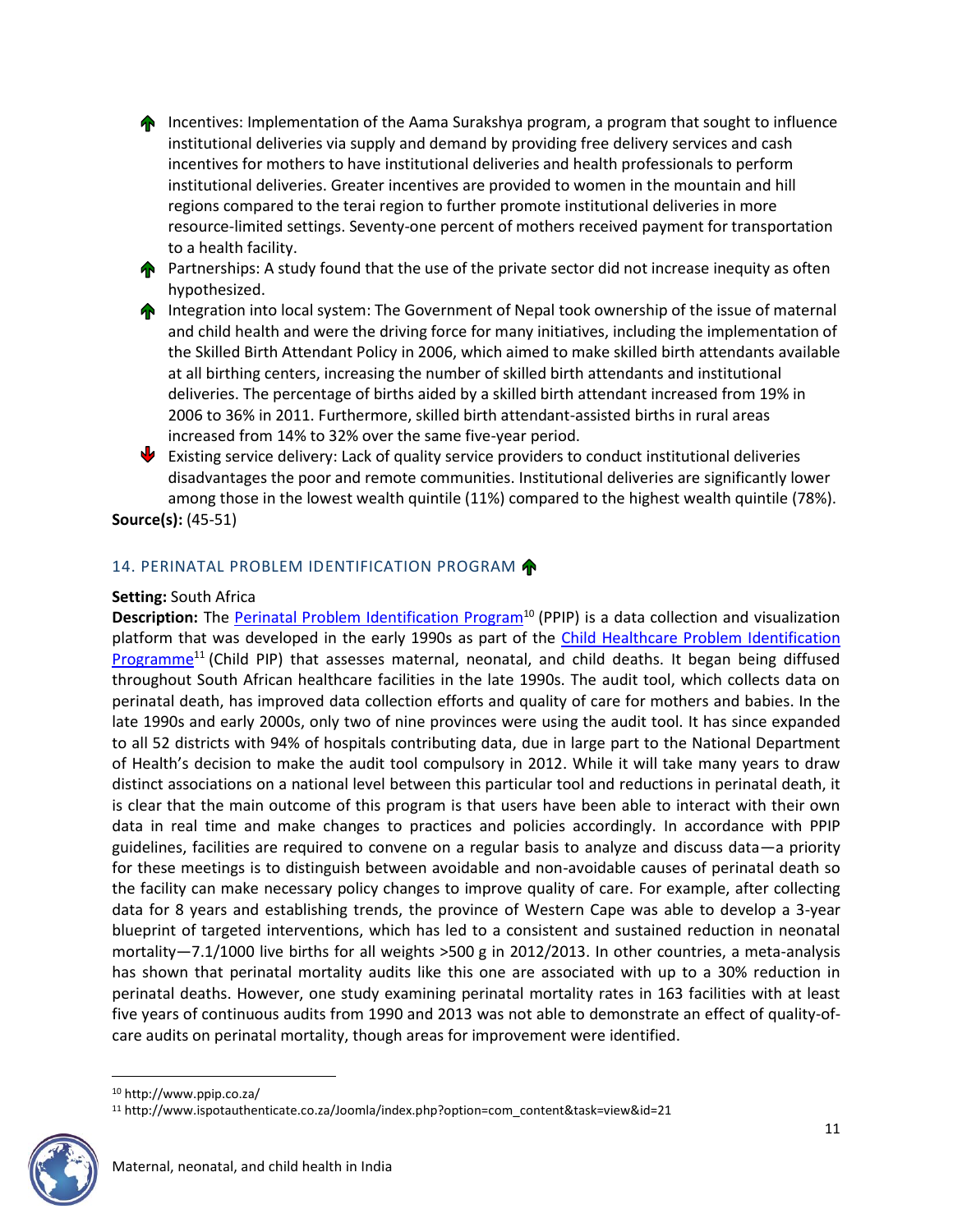### **Factors Related to Diffusion:**

- **Training: Annual provincial training workshops are held during which health workers are** instructed in proper data entry, data validity checks, and installation of programs.
- **Program evaluation: PPIP has a built-in data validity check function that is used monthly to** reduce risk of missing data by correlating the monthly data to the detailed perinatal death area
- **A** Simplicity of intervention/program: The user-friendly data collection platform requires minimal installation and is easy enough for most health workers to understand with adequate training.
- Leadership and champions: Because the program was not mandatory until 2012, champions supported the system instead of it being institutionalized, meaning that the program was entirely dependent on these champions.
- Program evaluation: Data quality could be compromised when data entry personnel without clinical backgrounds do not understand the importance of adequate data capture.
- Training: Training workshops on data validity checks are poorly understood and rarely implemented, suggesting compromise of data quality and highlighting the importance of the built-in data validity check function.

**Source(s):** (52, 53)

## 15. KANGAROO MOTHER CARE I

### **Setting:** Philippines

**Description:** In 1999 a team of physicians obtained training in Kangaroo Mother Care (KMC) and established Dr. Jose Fabella Memorial Hospital as a training and outreach center for the region. After two years of KMC implementation at Fabella, there was a 15% reduced risk of mortality for low birthweight babies. KMC continued to spread to seven hospitals and training was provided to all twelve lying-in clinics (clinics specifically for child birth) in Manila in 2003 and 2004. The Bless Tetada Kangaroo [Mother Care Foundation Philippines, Inc.](http://www.kangaroocareph.org/)<sup>12</sup> was established in 2008 by a group of physicians wanting to spread KMC knowledge to other areas of the Philippines. The foundation supports hospitals throughout the Philippines through training, monitoring, and accreditation activities to ensure sustained quality of KMC programs. The necessity of knowledge and leadership to ensure dissemination is exemplified with the public-private partnership established in the Philippines.

## **Factors Related to Diffusion:**

- **A** Leadership and champions: Diffusion was spearheaded by physician leaders.
- **Partnerships: The Bless Tetada Foundation partners with public hospitals to provide training and** accreditation on international KMC protocols and funds research proposals for KMC.
- **Training: The Bless Tetada KMC Foundation developed manuals, flipcharts, and videos for** trainers, implementers, and service providers.
- **A** Accreditation: The Bless Tetada Kangaroo Mother Care Foundation conducts training and accreditation of hospitals countrywide.

**Source(s):** (54, 55)

## 16. KANGAROO MOTHER CARE II V

### **Setting:** India

**Description:** KMC was introduced to Shree Krishna Hospital (a tertiary care center located in the rural city of Anand in the state of Gujarat, India) starting in 2003 and documentation of KMC use was initiated in 2010. A review of neonatal intensive care unit (NICU) records from January 5, 2010 to October 7, 2014 identified KMC utilization during time periods when physician champions were withdrawing from the

<sup>12</sup> http://www.kangaroocareph.org/

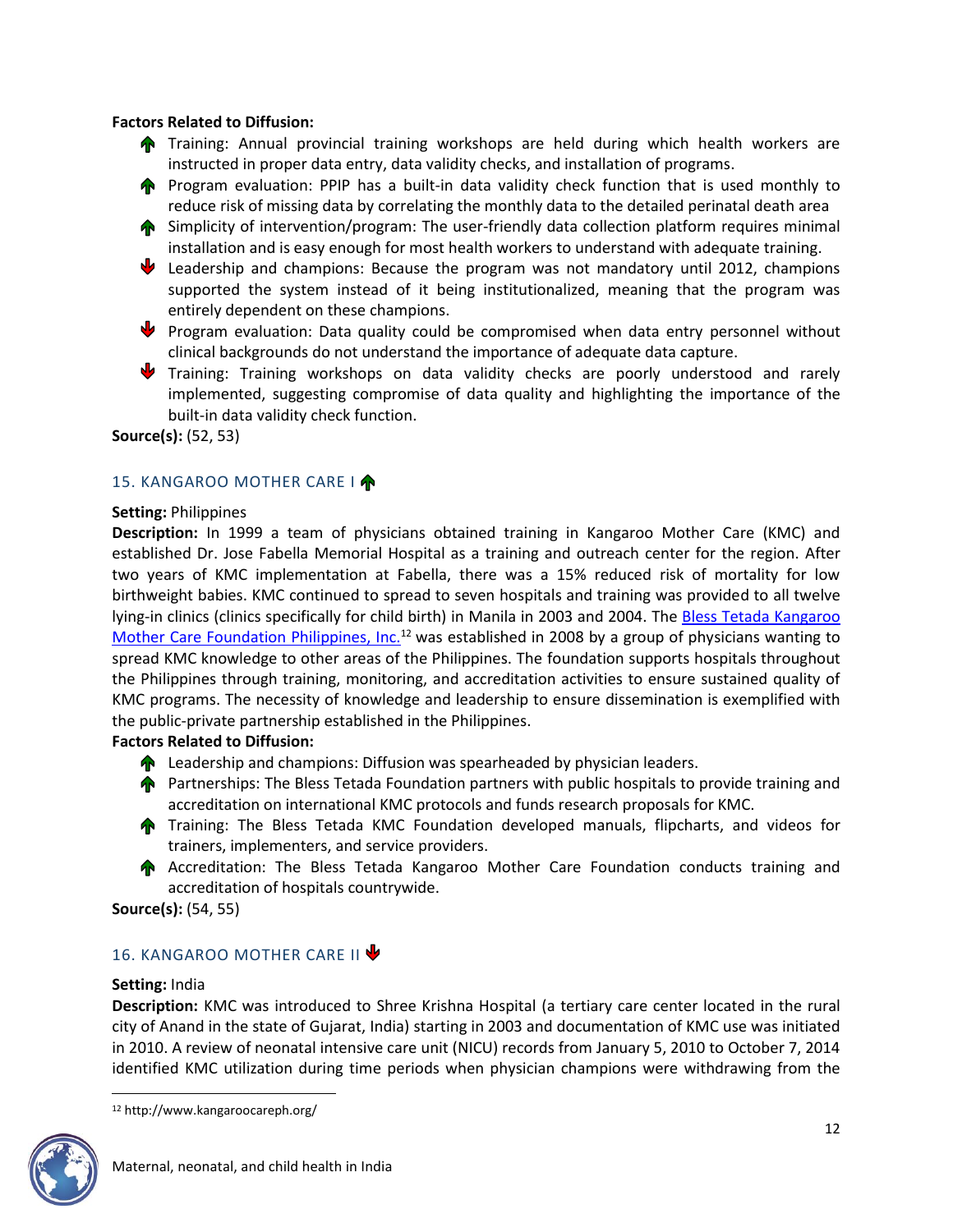NICU environment to pursue other job opportunities. Physicians were initially employed full-time, then transited to less than full-time status, and eventually fully withdrew presence in NICU. NICU staff reported a drop in KMC utilization and this retrospective analysis demonstrated an association between physician champion presence and utilization of KMC. Without the physicians to champion KMC, a decrease in overall utilization and average duration of skin-to-skin care was observed.

## **Factors Related to Diffusion:**

- Leadership and champions: Lack of sufficient leadership stifles opportunities for diffusion. Lack of leadership outside of champions resulted in poor utilization of KMC interventions.
- Training: Inadequate training of staff members (i.e., attending physicians, nurses) in both scaleup and utilization of interventions prevented successful dissemination.

**Source(s):** (56)

## 17. CHILD LUNG HEALTH PROGRAMME

### **Setting:** Malawi

**Description:** The Government of Malawi, in partnership with The International Union Against Tuberculosis and Lung Disease (The Union), began developing and implementing the Child Lung Health [Programme](http://www.theunion.org/what-we-do/technical-assistance/lung-health-and-ncds/child-lung-health/pneumonia-and-the-child-lung-health-programme)<sup>13</sup> (CLHP) in 1999 in response to high rates of severe and very severe child pneumonia. Ultimately, all 22 district hospitals had implemented the CLHP by the end of the fourth year. Pneumonia hospital admissions went up and the proportion of children dying from pneumonia decreased significantly from 18.6% to 8.4%.

### **Factors Related to Diffusion:**

- **Program evaluation: Monthly reports, biannual technical expert support, and an independent** review converged in evaluation of the program as a whole and helped advise on the future diffusion of the program.
- **A** Simplicity of intervention/program: Information gathering via simple, easy-to-understand forms allowed the Government and its partners to assess the effectiveness and efficiency of the program and make necessary changes.

**Source(s):** (57)

## 18. INFANT AND CHILD NUTRITION

### **Setting:** Bangladesh

**Description:** Beginning in 2009, the [Alive & Thrive](http://aliveandthrive.org/) initiative<sup>14</sup> aimed to scale up evidence-based interventions in Bangladesh (as well as to Vietnam and Ethiopia) including counseling, assistance in lactation and continued breastfeeding, food and supplements for complementary feeding, media and marketing, and legislation surrounding marketing of breast milk substitution and parental leave. The program was driven by partnerships with the Institute of Public Nutrition and administered by a large network of frontline health workers of BRAC, the largest non-government organization in Bangladesh. Alive & Thrive expanded from two sub-districts in 2009 to 50 sub-districts in 2014. A process evaluation demonstrated improvements in exclusive breastfeeding among children under six months (48.5% at baseline in 2010 compared to 83.4% in 2013).

**Factors Related to Diffusion:**

<sup>13</sup> http://www.theunion.org/what-we-do/technical-assistance/lung-health-and-ncds/child-lung-health/pneumonia-and-thechild-lung-health-programme <sup>14</sup> http://aliveandthrive.org/



 $\overline{\phantom{a}}$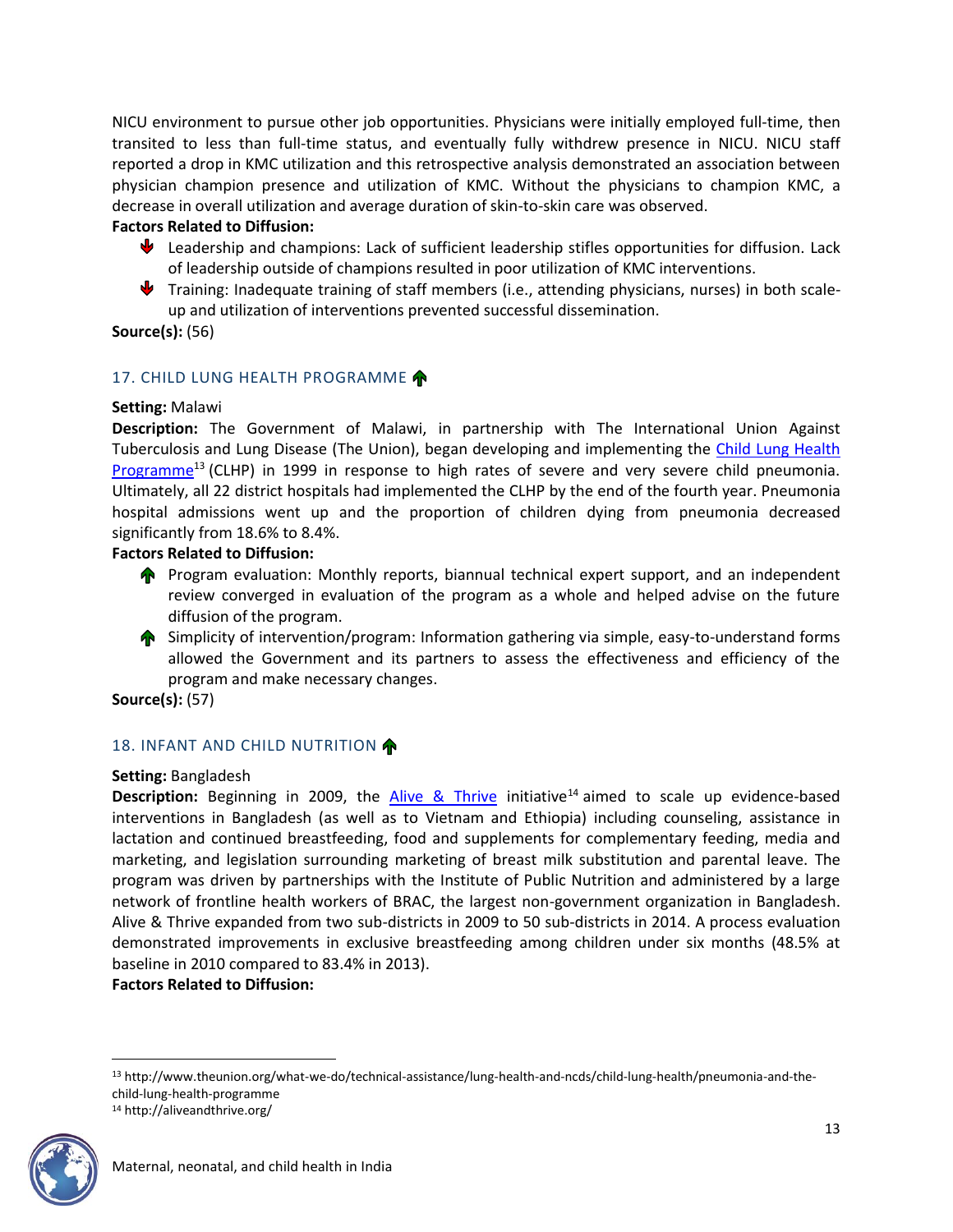**Partnerships: Partnerships were identified as a key component to scale up. Partnership with** BRAC provided a work force. Partnerships with other non-government agencies and the government facilitated nutrition mainstreaming.

**A** Human resources: In the 1960s and 1970s, Bangladesh prioritized investment in their health work force to address the shortage of public-sector health workers. BRAC provided a large network of frontline health workers necessary to implement the program with little additional cost.

**Program evaluation: Surveys were administered after launch of the program that informed** needed adjustments to the program. From the surveys, implementers streamlined program delivery to facilitate implementation.

**Source(s):** (58-60)

## 19. IRON INTENSIFICATION PROGRAM

### **Setting:** Nepal

**Description:** Due to high anemia rates and poor maternal health in Nepal in the late 1990s, the government of Nepal started the Iron Intensification Program (IIP) in 2003. To do so, a cadre of female community health volunteers (FCHVs) was recruited to deliver iron-folic acid (IFA) supplementation and provide accompanying counseling. Odds of having anemia decreased by 45% in some regions of Nepal. The program diffused successfully to 74 of 75 districts of Nepal between 2003 and 2012.

### **Factors Related to Diffusion:**

- **T** Trust/Motivation: Delegating this responsibility to local female community volunteers allowed for a trusting relationship between pregnant mothers and FCHVs.
- Human resources: Recruiting FCHVs allowed for a build up of human resources and consequently a growth of access to IFA supplementation.

**Source(s):** (61, 62)

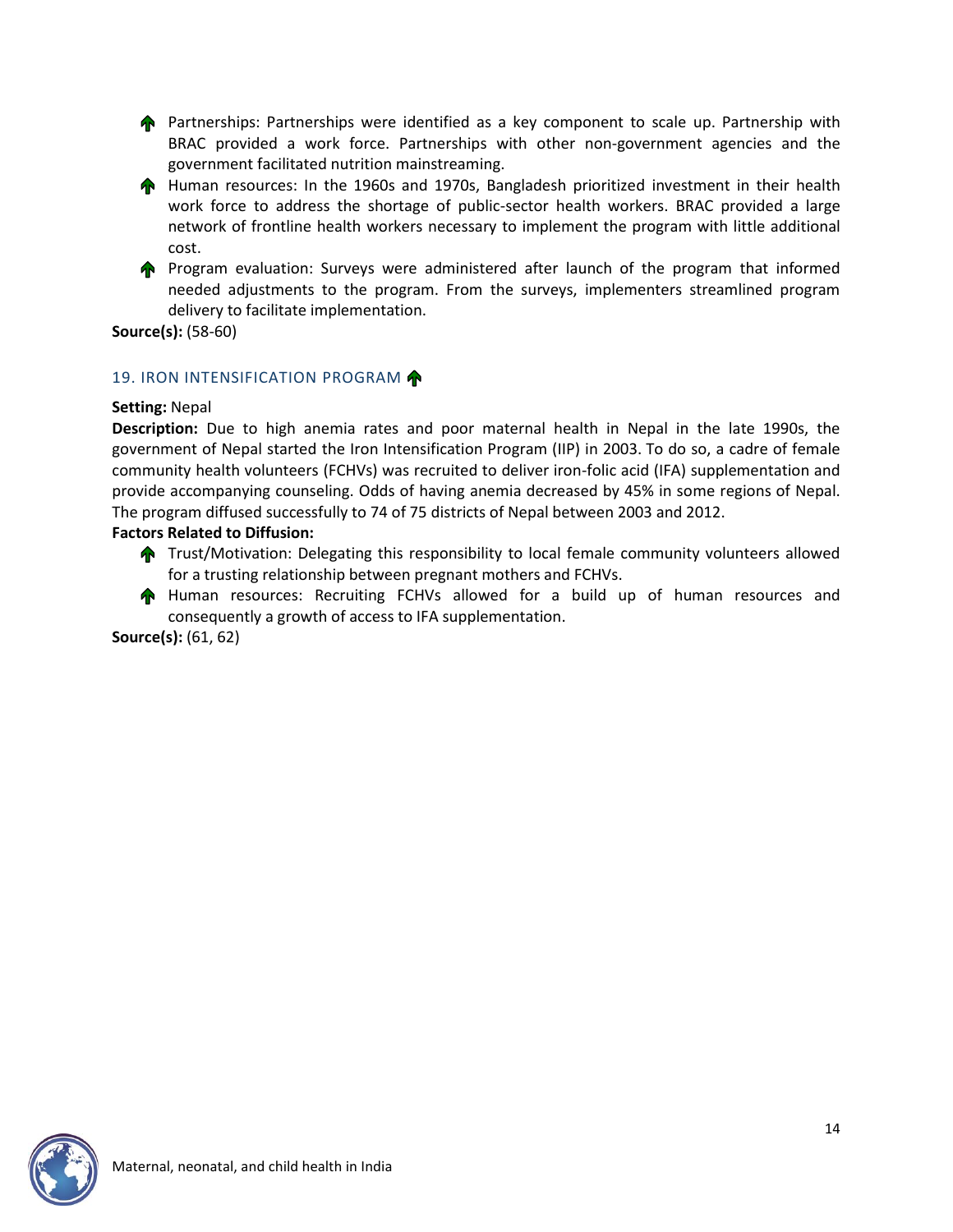### TRAINING AND EDUCATION

Adequate education and training can provide a robust workforce to ensure the capacity of a health system. There are multiple considerations related to the areas of education and training that should be considered alongside successful diffusion of maternal and child health programs:

1. **Academic centers to bolster health care worker shortage.** In Ethiopia, [I-TECH](http://www.go2itech.org/where-we-work/ethiopia)<sup>15</sup> partnered with academic institutions to increase qualified health providers through faculty development, distance learning, and simulation-based education (63).

2. **Task analysis to evaluate quality of training.** Continuing education on the job was utilized for midwife training in Malawi, which allowed feedback to best inform revision to training program to better prepare midwifes for daily tasks. The Nurses and Midwives Council of Malawi collected quantitative and qualitative data from nurse midwife technicians on competency, perceptions and programmatic gaps from all districts in the country (64).

3. **Trainer training.** Also referred to as cascade training, trainer training offers opportunities to inexpensively and quickly disseminate information from master trainers to their colleagues. The caveat with utilizing cascade training is the possibility of the original training being distorted as it is passed down, which can occur when master trainers lack expertise or confidence in the subject matter (65).

4. **Establish demand for increase in health workforce.** In Kenya, the institutional scale-up of nurse training programs was prioritized without the necessary infrastructure to ensure post-graduate employment. This resulted in dissatisfaction among students, attrition, and lack of sustainability. Conversely, Tajikistan successful integrated nursing practice into its healthcare system by creating a family medicine-focused healthcare system. Nurses obtained clinical and educational development, established leadership professional pride among fellow nurses, and cooperation with physicians. The curriculum spread from four to nine colleagues within one year (66-68).

## **CONCLUSION**

Diffusion and sustainability are key goals of effective large-scale program implementation. Several frameworks have been proposed that outline key components to successful scale up of interventions/programs (4, 7). However, real world application of those components remains a challenge. We identified three broad categories of components, organization and advocacy, resources, and monitoring and evaluation, to help guide our assessment of examples for diffusion. Among the examples presented in this report, common elements were reported to influence the success of diffusion. These elements include the following:

<sup>15</sup> http://www.go2itech.org/where-we-work/ethiopia

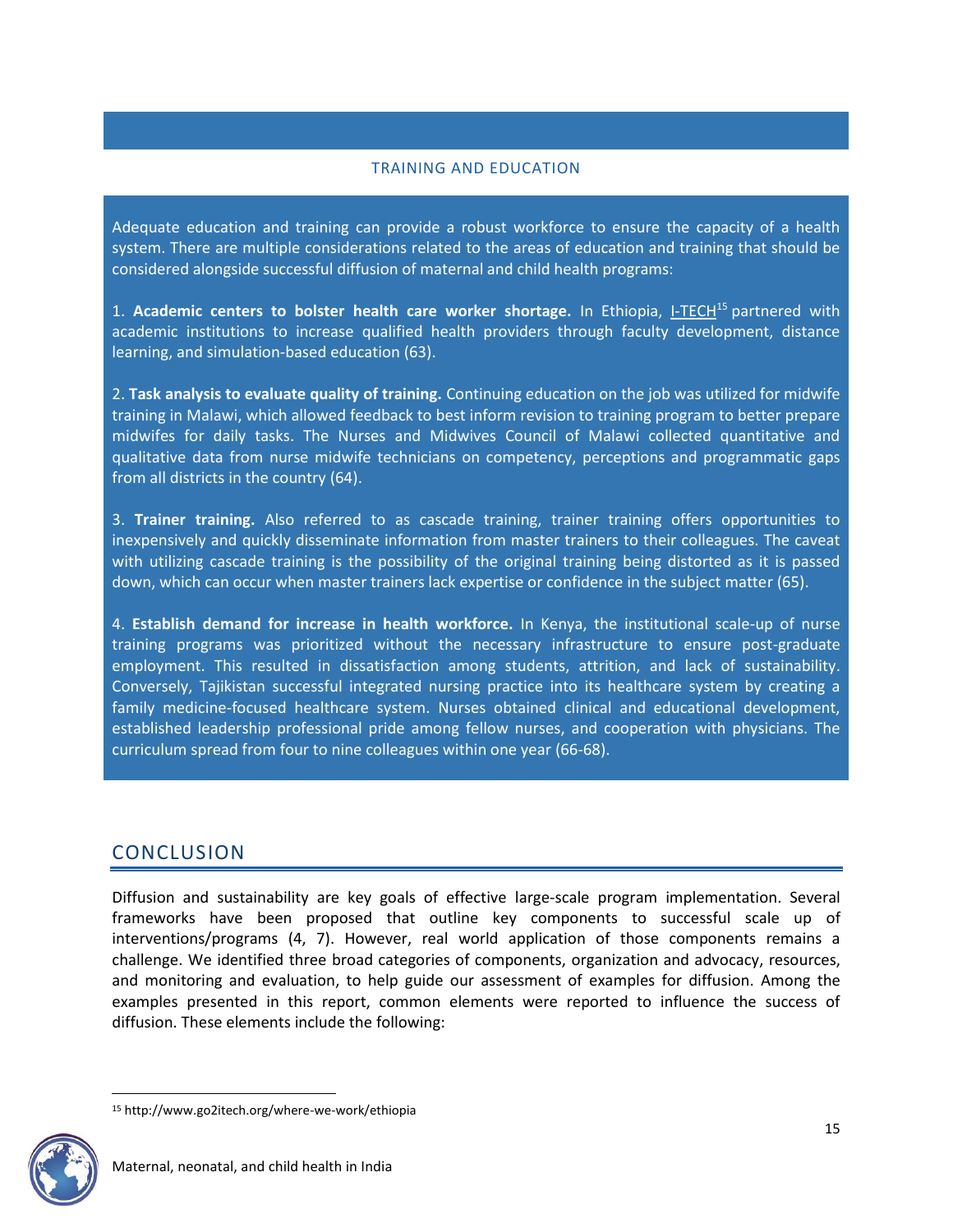- Organization and advocacy
	- o Leadership and champions: Leaders and champions can be the driving force behind the success of program diffusion; however, for programs dependent upon leaders and champions, issues can arise if those drivers are no longer present.
	- o Partnerships: A common factor attributed to successful diffusion was the development of partnerships, including partnerships between the private and public sectors. Partnerships were instrumental to ensure that programs had the human resources, service delivery, and financial capacity to expand to new populations and areas.
- Resources
	- o Training: Training was also a common factor found to be associated with successful diffusion. Training both existing and newly hired program staff to increase the workforce, as well as to ensure quality service provision was seen as vital to the success of diffusion efforts.
- Monitoring and evaluation
	- $\circ$  Program evaluation: Feedback of data allowed programs to either continue positive work or adjust when results were not optimal.

Setting-specific facilitators and barriers may influence the extent to which these factors may contribute to scale-up. The examples demonstrate that success is dependent on a combination of factors. Considering these factors early in the planning of program development increases the likelihood of successful diffusion and sustainability.

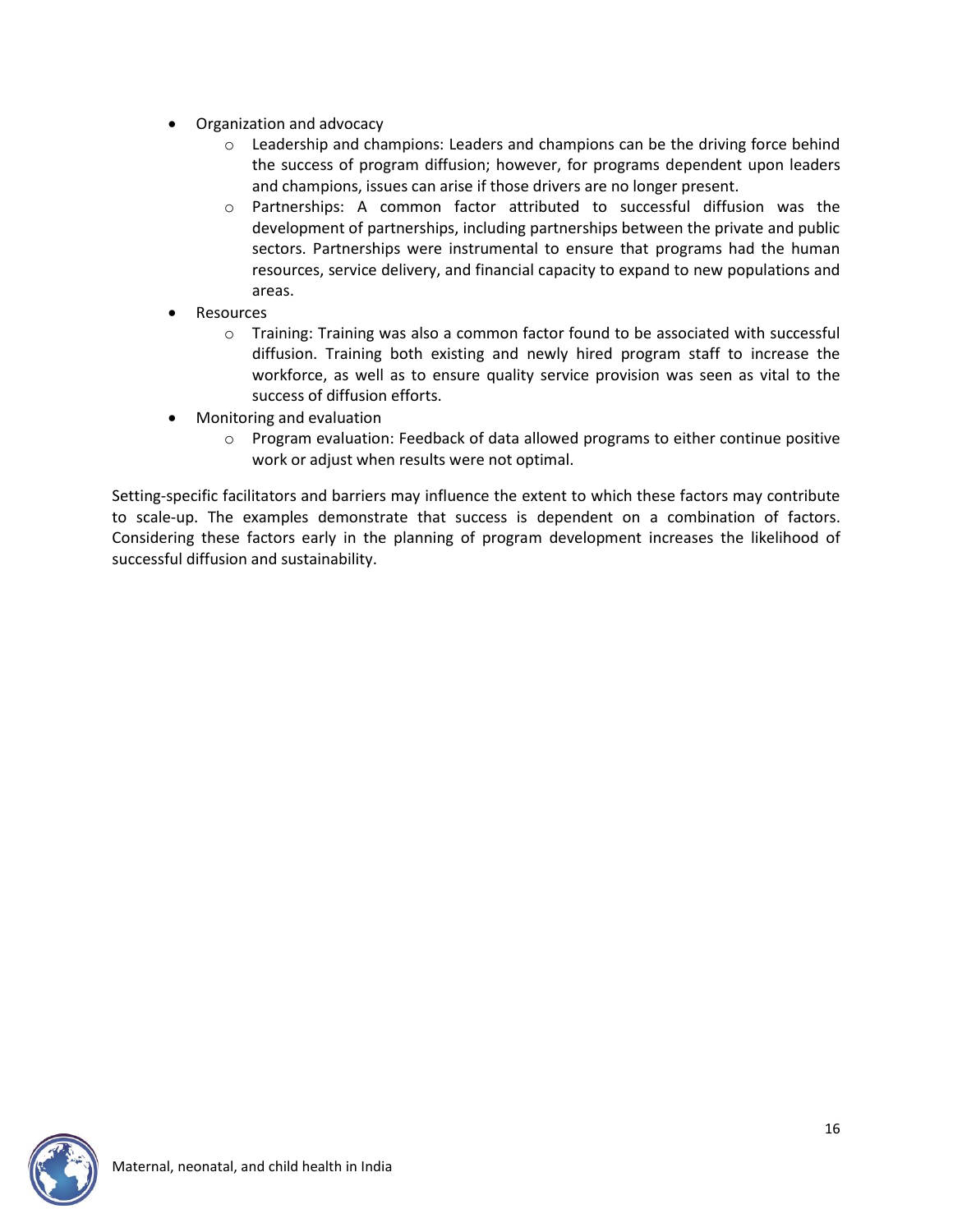# REFERENCES

1. You D, Hug L, Ejdemyr S, Deise J. Levels & Trends in Child Mortality. Report 2015. Estimates Developed by the UN Inter-Agency Group for Child Mortality Estimation. New York, NY: United Nations Children's Fund (UNICEF); 2015.

2. United Nations. We Can End Poverty: Millennium Development Goals and Beyond 2015. [Online] Available from:<http://www.un.org/millenniumgoals/> [Accessed 20 Oct 2016].

3. United Nations. Sustainable Development Goals. 17 Goals to Transform our World. Goal 3: Ensure healthy lives and promote well-being for all at all ages. [Online] Available from:

<http://www.un.org/sustainabledevelopment/health/> [Accessed 20 Oct 2016].

4. World Health Organization. ExpandNet: nine steps for developing a scaling-up strategy. Geneva: WHO; 2010.

5. Yamey G. Scaling up global health interventions: A proposed framework for success. PLoS Med. 2011;8(6):e1001049.

6. Simmons R, Shiffman J. Scaling up health service innovations: A framework for action. In: Simmons R, Fajans P, Ghiron L, editors. Scaling up health service delivery. Geneva: WHO; 2007. p. 1-30.

7. Milat AJ, Bauman A, Redman S. Narrative review of models and success factors for scaling up public health interventions. Implement Sci. 2015;10:113.

8. Milat AJ, Newson R, King L, Rissel C, Wolfenden L, Bauman A, et al. A guide to scaling up population health interventions. Public Health Res Pract. 2016;26(1):e2611604.

9. Shankar A, Sebayang S, Guarenti L, Utomo B, Islam M, Fauveau V, et al. The village-based midwife programme in Indonesia. Lancet. 2008;371(9620):1226-9.

10. Frankenberg E, Buttenheim A, Sikoki B, Suriastini W. Do women increase their use of reproductive health care when it becomes more available? Evidence from Indonesia. Stud Fam Plann. 2009;40(1):27-38.

11. Shiffman J. Generating political priority for maternal mortality reduction in 5 developing countries. Am J Public Health. 2007;97(5):796-803.

12. Central Bureau of Statistics (Indonesia), State Ministry of Population/National Family Planning Coordinating Board, Ministry of Health, Inc MI. Indonesia demographic and health survey 1994. Calverton, Maryland; 1995.

13. World Health Organization. World health statistics 2011. Geneva: WHO; 2011.

14. World Health Organization. World health statistics 2016. Geneva: WHO; 2016.

15. Jiang H, Qian X, Chen L, Li J, Escobar E, Story M, et al. Towards universal access to skilled birth attendance: the process of transforming the role of traditional birth attendants in rural China. BMC Pregnancy Childbirth. 2016;16:58.

16. Gao Y, Barclay L, Kildea S, Hao M, Belton S. Barriers to increasing hospital birth rates in rural Shanxi Province, China. Reprod Health Matters. 2010;18(36):35-45.

17. National Health and Family Planning Commission, Partnership for Maternal, Newborn & Child Health, WHO, World Bank, Alliance for Health Policy and Systems Research. Success factors for women's and children's health: China. Geneva: World Health Organization; 2014.

18. Smith JM, de Graft-Johnson J, Zyaee P, Ricca J, Fullerton J. Scaling up high-impact interventions: How is it done? Int J Gynaecol Obstet. 2015;130(Suppl 2):S4-10.

19. Nahar T, Azad K, Aumon BH, Younes L, Shaha S, Kuddus A, et al. Scaling up community mobilisation through women's groups for maternal and neonatal health: experiences from rural Bangladesh. BMC Pregnancy Childbirth. 2012;12:5.

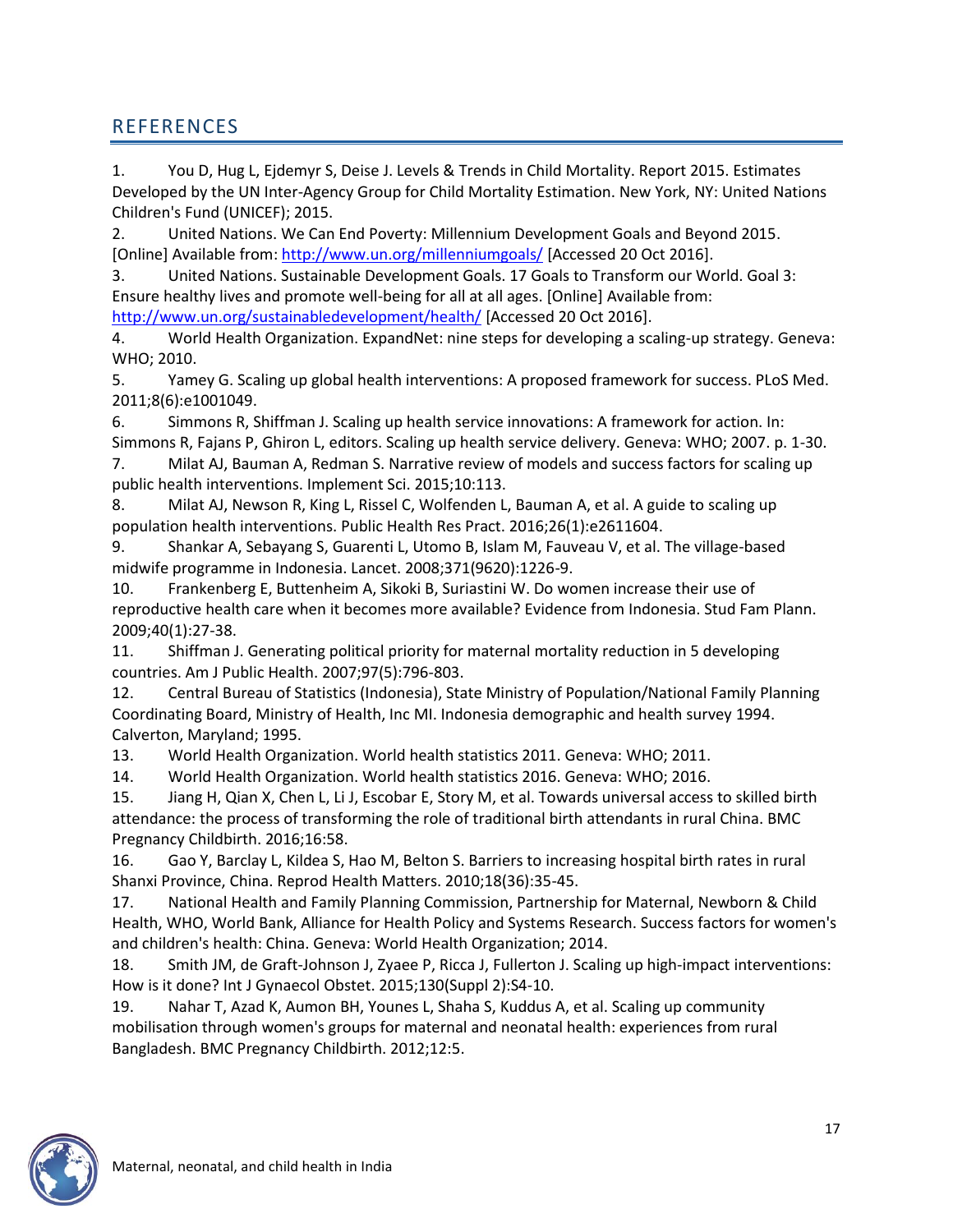20. Fottrell E, Azad K, Kuddus A, Younes L, Shaha S, Nahar T, et al. The effect of increased coverage of participatory women's groups on neonatal mortality in Bangladesh: A cluster randomized trial. Jama Pediatrics. 2013;167(9):816-25.

21. Thompson S. Director of Timor-Leste Programs for Health Alliance International. Personal communication. 19 October 2016.

22. Thompson S, Mercer MA. Mobile Moms/Liga Inan: Improving quality and access to maternal care in Timor-Leste. 2016.

23. Hoke TH, Wheeler SB, Lynd K, Green MS, Razafindravony BH, Rasamihajamanana E, et al. Community-based provision of injectable contraceptives in Madagascar: 'Task shifting' to expand access to injectable contraceptives. Health Policy Plan. 2012;27(1):52-9.

24. World Health Organization. Task shifting to tackle health worker shortages. Geneva: World Health Organization; 2007. Report No.: WHO/HSS/2007.03.

25. Hoke T, Brunie A, Krueger K, Dreisbach C, Akol A, Rabenja NL, et al. Community-based distribution of injectable contraceptives: Introduction strategies in four Sub-Saharan African countries. International Perspectives on Sexual and Reproductive Health. 2012;38(4):214-9.

26. Krueger K, Akol A, Wamala P, Brunie A. Scaling up community provision of injectables through the public sector in Uganda. Stud Fam Plann. 2011;42(2):117-24.

27. Ministry of Health Uganda. Uganda family planning costed implementation plan, 2015-2020. Kampala: Ministry of Health, Uganda; 2014.

28. FHI 360/Uganda. Expanding community-based family planning: Lessons and next steps. Research Triangle Park, NC: FHI 360/Headquarters; 2013.

29. Duvall S, Thurston S, Weinberger M, Nuccio O, Fuchs-Montgomery N. Scaling up delivery of contraceptive implants in sub-Saharan Africa: Operational experiences of Marie Stopes International. Glob Health Sci Pract. 2014;2(1):72-92.

30. Pierce H, Heaton TB, Hoffmann J. Increasing maternal healthcare use in Rwanda: Implications for child nutrition and survival. Soc Sci Med. 2014;107:61-7.

31. World Health Organization. Accelerating universal access to reproductive health: Case study from Rwanda. Geneva; 2011.

32. Chambers V, Golooba-Mutebi F. Is the bride too beautiful?: Safe motherhood in rural Rwanda. London, England: Overseas Development Institute; 2012.

33. Chambers V, Booth D. Delivering maternal health: Why is Rwanda doing better than Malawi, Niger and Uganda? London, England; 2012.

34. Republic of Rwanda Ministry of Health. Family Planning Policy. Government of Rwanda. 2012.

35. Mahmood A. Birth spacing and family planning uptake in Pakistan: Evidence from

FALAH. Population Council. 2012.

36. Ahmed F, Nisar N. Public-private partnership scenario in the health care system of Pakistan. East Mediterr Health J. 2010;16(8):910-2.

37. Silcock J. 24 Months for Pakistan's health. Frontlines. Child Survival & Ethiopia Edition (May/June 2012). [Online] Available from: https:/[/http://www.usaid.gov/news-information/frontlines/child](http://www.usaid.gov/news-information/frontlines/child-survival-ethiopia-edition/24-months-pakistan)[survival-ethiopia-edition/24-months-pakistan's-health](http://www.usaid.gov/news-information/frontlines/child-survival-ethiopia-edition/24-months-pakistan) [Accessed 10 Dec 2016].

38. Family Advancement for Life and Health. Social mobilization strategy. 2011.

39. Meyer Capps J, Qureshi S, Isar S, Sultan M. Family Advancement for Life and Health (FALAH) evaluation report. Washington, D.C.; 2012.

40. Liljestrand J, Sambath MR. Socio-economic improvements and health system strengthening of maternity care are contributing to maternal mortality reduction in Cambodia. Reprod Health Matters. 2012;20(39):62-72.

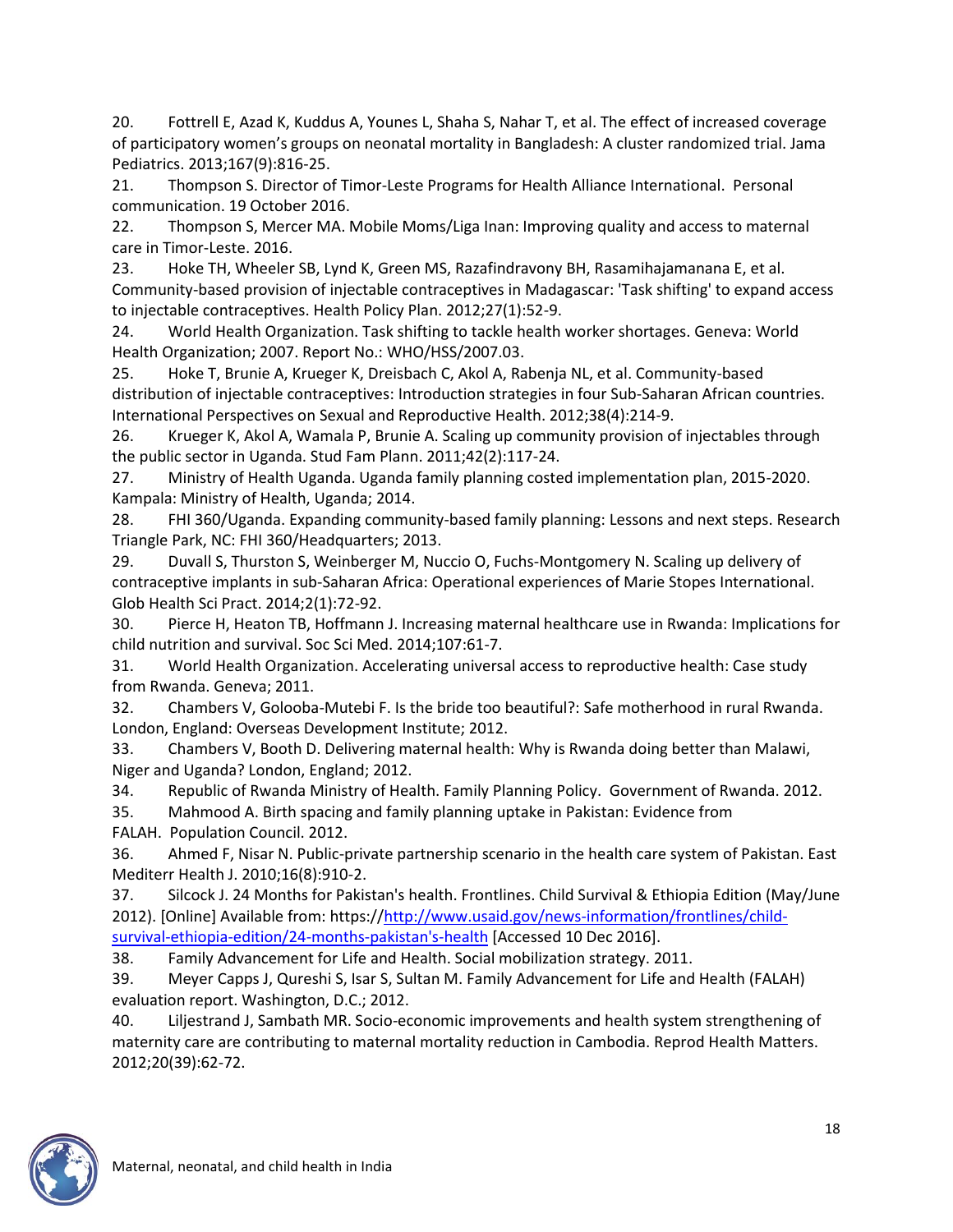41. Ir P, Korachais C, Chheng K, Horemans D, Van Damme W, Meessen B. Boosting facility deliveries with results-based financing: A mixed-methods evaluation of the government midwifery incentive scheme in Cambodia. BMC Pregnancy Childbirth. 2015;15:170.

42. Ir P, Horemans D, Souk N, Van Damme W. Using targeted vouchers and health equity funds to improve access to skilled birth attendants for poor women: a case study in three rural health districts in Cambodia. BMC Pregnancy Childbirth. 2010;10:1.

43. National Population Council (NPC). Measurement, Learning and Evaluation of the Urban Reproductive Health Initiative: Nigeria 2014 endline survey. Chapel Hill, NC, USA; 2015.

44. Nigerian Urban Reproductive Health Initiative (NUHRI) NUHRI toolkit: Best practices and innovations. 2015.

45. Khatri RB, Mishra SR, Khanal V, Gelal K, Neupane S. Newborn health interventions and challenges for implementation in Nepal. Front Public Health. 2016;4(15):1-7.

46. Hotchkiss DR, Godha D, Do M. Expansion in the private sector provision of institutional delivery services and horizontal equity: Evidence from Nepal and Bangladesh. Health Policy Plan. 2014;29(Suppl 1):i12-i9.

47. Das S, Alcock G, Azad K, Kuddus A, Manandhar DS, Shrestha BP, et al. Institutional delivery in public and private sectors in South Asia: A comparative analysis of prospective data from four demographic surveillance sites. BMC Pregnancy Childbirth. 2016;16:273.

48. Barker CE, Bird CE, Pradhan A, Shakya G. Support to the Safe Motherhood Programme in Nepal: An integrated approach. Reprod Health Matters. 2007;15(30):81-90.

49. Ministry of Health and Population Nepal. National Safe Motherhood and Newborn Health - Long Term Plan (2006-2017). Kathmandu, Nepal: Government of Nepal; 2006.

50. Ministry of Health and Population Nepal, ERA N, Inc. II. Nepal Demographic and Health Survey 2011. Kathmandu, Nepal: Ministry of Health and Population, New ERA, and ICF International; 2012.

51. Ministry of Health and Population Nepal, Partnership for Maternal, Newborn & Child Health, World Health Organization, World Bank, Alliance for Health Policy and Systems Research. Success factors for women's and children's health: Nepal. Geneva: World Health Organization; 2014.

52. Rhoda N, Greenfield D, Muller M, Prinsloo R, Pattinson R, Kauchali S, et al. Experiences with perinatal death reviews in South Africa — the Perinatal Problem Identification Programme: scaling up from programme to province to country. BJOG: An International Journal of Obstetrics and Gynaecology. 2014;121(4):160-6.

53. Allanson ER, Pattinson RC. Quality-of-care audits and perinatal mortality in South Africa. Bulletin of the World Health Organization [Internet]. 2015; 93:[424-8 pp.].

54. Bergh AM, de Graft-Johnson J, Khadka N, Om'Iniabohs A, Udani R, Pratomo H, et al. The three waves in implementation of facility-based kangaroo mother care: A multi-country case study from Asia. BMC Int Health Hum Rights. 2016;16:4.

55. USAID, Maternal and Child Health Integrated Program. Kangaroo Mother Care Saves Newborns. 2014.

56. Soni A, Amin A, Patel DV, Fahey N, Shah N, Phatak AG, et al. The presence of physician champions improved kangaroo mother care in rural western India. Acta Paediatrica. 2016;105(9):E390 - E5.

57. Enarson PM, Gie R, Enarson DA, Mwansambo C. Development and implementation of a national programme for the management of severe and very severe pneumonia in children in Malawi. PLoS Med. 2009;6(11):e1000137.

58. Sanghvi T, Haque R, Roy S, Afsana K, Seidel R, Islam S, et al. Achieving behaviour change at scale: Alive & Thrive's infant and young child feeding programme in Bangladesh. Matern Child Nutr. 2016;12 Suppl 1:141-54.